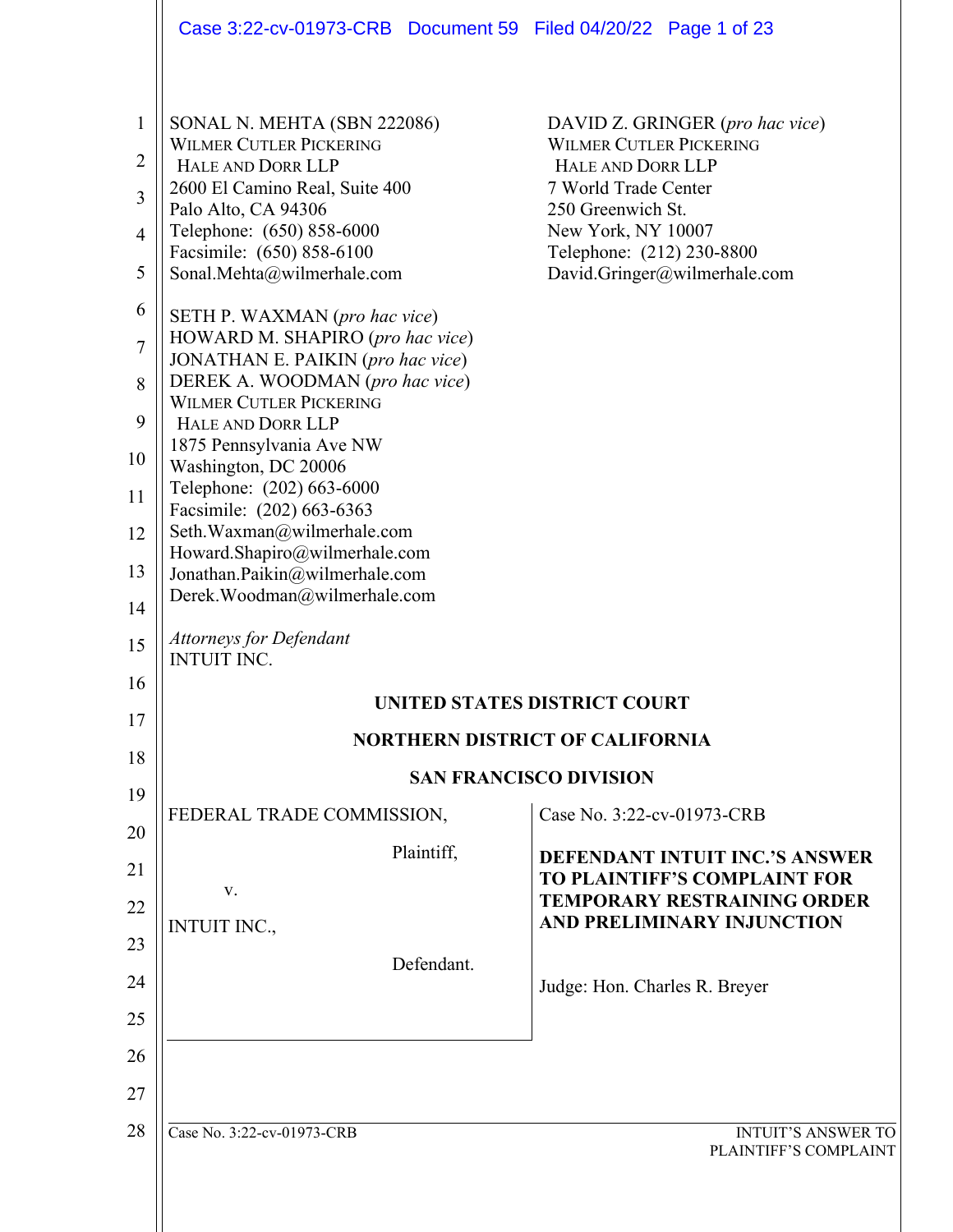Case No. 3:22-cv-01973-CRB 1 INTUIT'S ANSWER TO PLAINTIFF'S 1 2 3 4 5 6 7 8 9 10 11 12 13 14 15 16 17 18 19 20 21 22 23 24 25 26 27 28 **ANSWER AND AFFIRMATIVE DEFENSES OF DEFENDANT INTUIT INC.**  Respondent Intuit Inc., by and through its attorneys, hereby answers the Complaint served by the Federal Trade Commission on March 30, 2022, in the above-captioned matter and asserts affirmative and other defenses: **RESPONSE TO THE SPECIFIC ALLEGATIONS IN THE COMPLAINT**  Except to the extent specifically admitted herein, Intuit denies each and every allegation contained in the Complaint. $<sup>1</sup>$ </sup> **SUMMARY OF THE CASE**  1. Intuit admits the allegations in Paragraph 1. 2. Paragraph 2 purports to describe Intuit's television advertisements, the contents of which speak for themselves and as to which no response is required. Intuit otherwise denies the allegations in Paragraph 2. 3. Intuit admits that TurboTax is free for the approximately 14 million taxpayers who file their taxes using TurboTax Free Edition. Intuit further admits that some taxpayers, those without simple tax returns, are not eligible to file for free using TurboTax Free Edition. In all other respects, Intuit denies the allegations in Paragraph 3. 4. Allegations regarding the IRS Free File program and the software that Intuit previously donated to the IRS Free File program are irrelevant to the FTC's claim, and thus no response to Paragraph 7 is required. To the extent a response is required, Intuit admits that the IRS Free File program was a public-private partnership with the IRS. Intuit otherwise denies the allegations in Paragraph 4. 5. Paragraph 5 sets forth legal conclusions as to which no response is required. To the extent a response is required, Intuit denies the allegations in Paragraph 5. <sup>1</sup> The Complaint contains section titles and organizational headings to which no response is required. To the extent that the headings may be construed to contain allegations of fact as to which a response is required, Intuit denies all such allegations.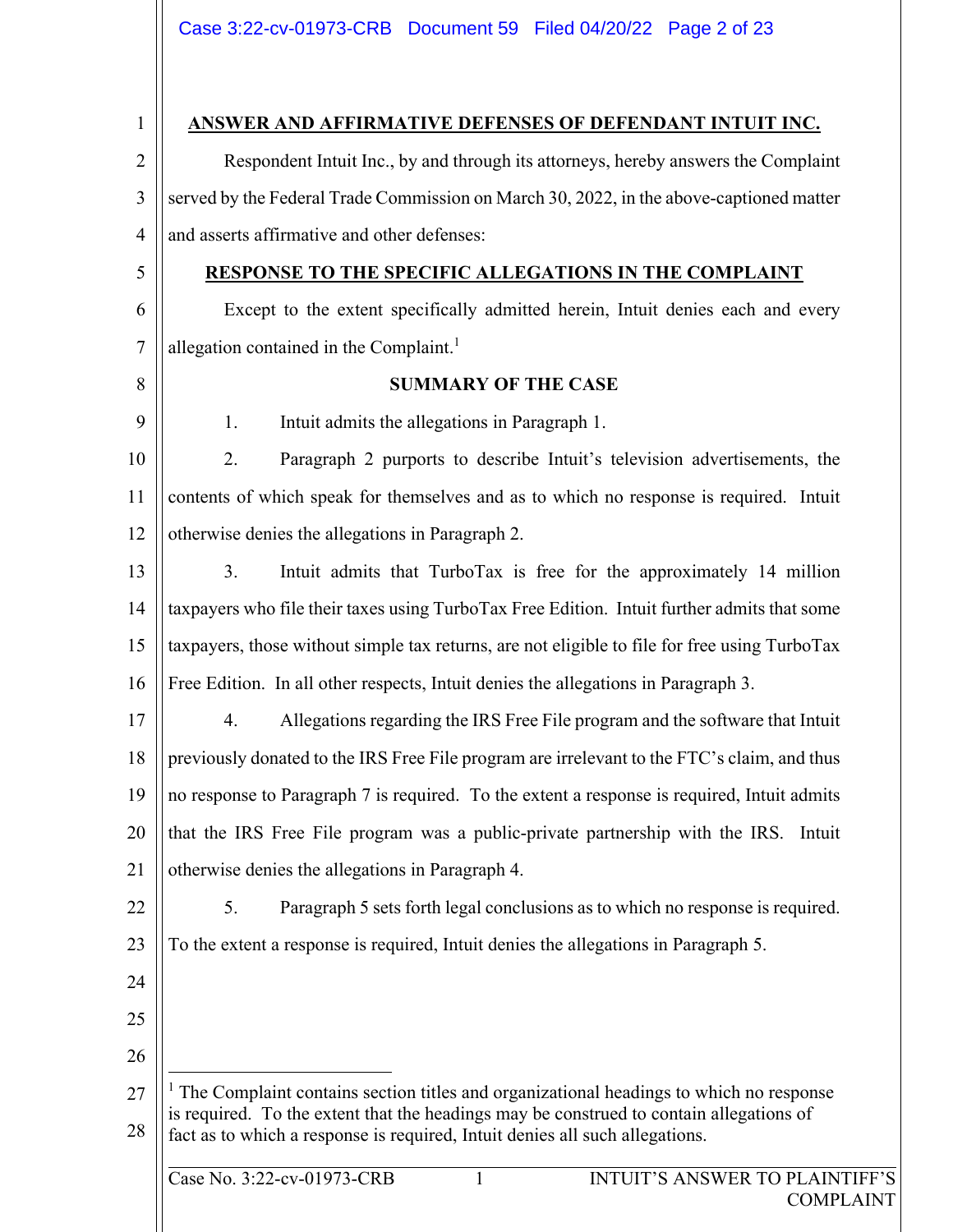| $\mathbf{1}$    |
|-----------------|
| $\overline{2}$  |
| 3               |
| 4               |
| 5               |
| 6               |
| 7               |
| 8               |
| 9               |
| 10              |
| 11              |
| 12              |
| 13              |
| $\overline{14}$ |
| 15              |
| 16              |
| 17              |
|                 |

## **JURISDICTION AND VENUE**

| $\overline{2}$ | Paragraph 6 sets forth legal conclusions as to which no response is required.<br>6.                       |  |  |  |
|----------------|-----------------------------------------------------------------------------------------------------------|--|--|--|
| 3              | To the extent a response is required, Intuit admits the allegations in Paragraph 6.                       |  |  |  |
| $\overline{4}$ | Paragraph 7 sets forth legal conclusions as to which no response is required.<br>7.                       |  |  |  |
| 5              | To the extent a response is required, Intuit admits the allegations in Paragraph 7.                       |  |  |  |
| 6              | Paragraph 8 sets forth legal conclusions as to which no response is required.<br>8.                       |  |  |  |
| $\overline{7}$ | To the extent a response is required, Intuit admits the allegations in Paragraph 8.                       |  |  |  |
| 8              | Paragraph 9 quotes statutory language that speaks for itself and as to which<br>9.                        |  |  |  |
| 9              | no response is required.                                                                                  |  |  |  |
| 10             | Paragraph 10 sets forth legal conclusions as to which no response is<br>10.                               |  |  |  |
| 11             | required. To the extent a response is required, Intuit admits the allegations in Paragraph 10.            |  |  |  |
| 12             | <b>PLAINTIFF</b>                                                                                          |  |  |  |
| 13             | Paragraph 11 sets forth legal conclusions as to which no response is<br>11.                               |  |  |  |
| 14             | required. To the extent a response is required, Intuit admits the allegations in Paragraph 11.            |  |  |  |
| 15             | Paragraph 12 sets forth legal conclusions as to which no response is<br>12.                               |  |  |  |
| 16             | required. To the extent a response is required, Intuit admits the allegations in Paragraph 12.            |  |  |  |
| 17             | <b>DEFENDANT</b>                                                                                          |  |  |  |
| 18             | Intuit admits the allegations in Paragraph 13.<br>13.                                                     |  |  |  |
| 19             | Intuit admits the allegations in Paragraph 14.<br>14.                                                     |  |  |  |
| 20             | <b>COMMERCE</b>                                                                                           |  |  |  |
| 21             | 15.<br>Paragraph 15 sets forth legal conclusions as to which no response is                               |  |  |  |
| 22             | required. To the extent a response is required, Intuit admits the allegations in Paragraph 15.            |  |  |  |
| 23             | <b>DEFENDANT'S BUSINESS ACTIVITIES</b>                                                                    |  |  |  |
| 24             | TurboTax's "Freemium" Version: TurboTax Free Edition<br>I.                                                |  |  |  |
| 25             | Intuit admits that since at least 2016 it has offered free online tax filing for<br>16.                   |  |  |  |
| 26             | customers with simple returns in the hope that, over time, as their financial situations                  |  |  |  |
| 27             | change and their tax situations become more complicated, they will choose to use Intuit's                 |  |  |  |
| 28             | paid offerings. Intuit otherwise denies the allegations in Paragraph 16.                                  |  |  |  |
|                | Case No. 3:22-cv-01973-CRB<br>$\overline{2}$<br><b>INTUIT'S ANSWER TO PLAINTIFF'S</b><br><b>COMPLAINT</b> |  |  |  |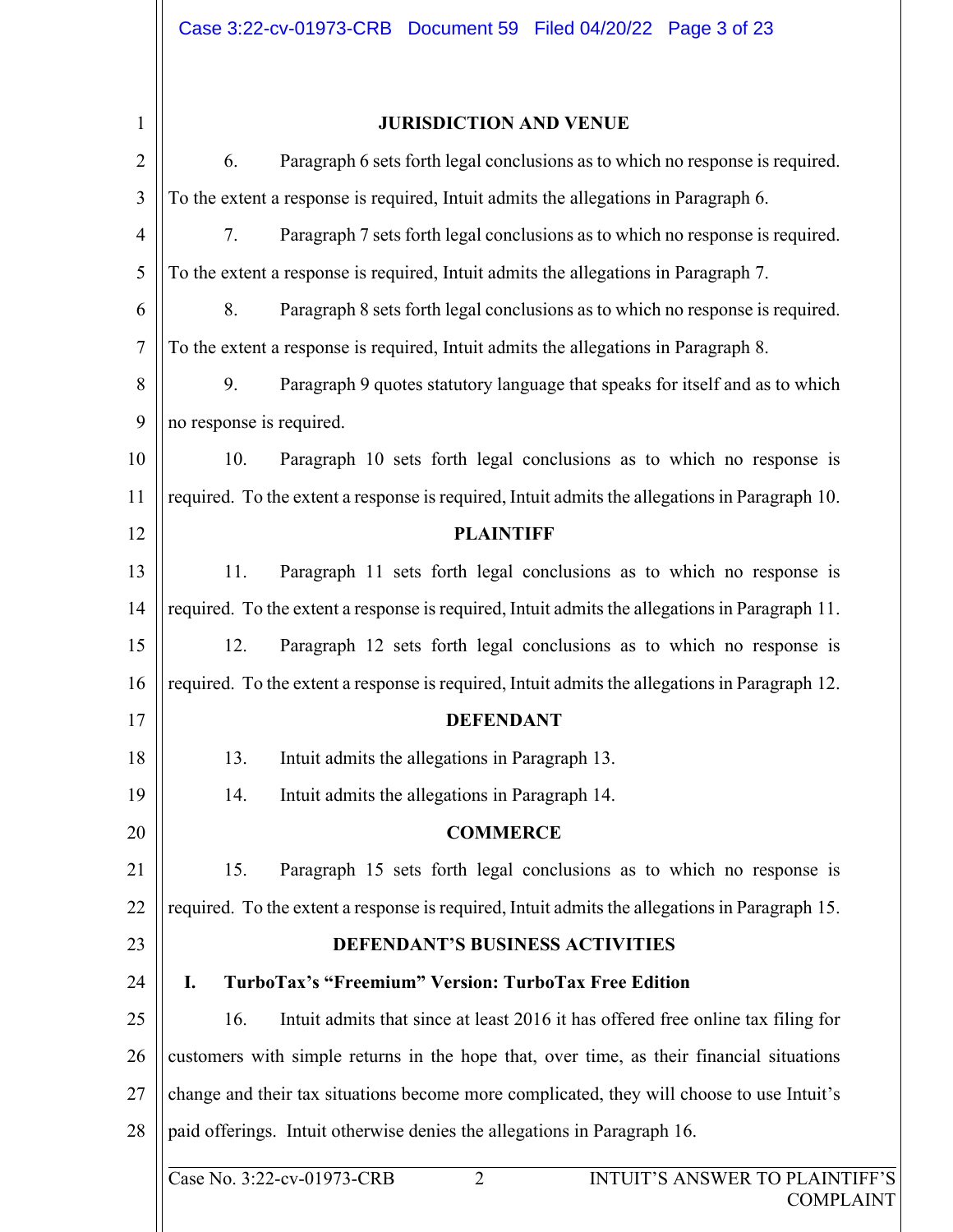| $\mathbf{1}$   | 17.                                                                                             | Intuit admits the allegations in Paragraph 17.                                              |  |  |  |  |
|----------------|-------------------------------------------------------------------------------------------------|---------------------------------------------------------------------------------------------|--|--|--|--|
| $\overline{2}$ | 18.<br>Intuit denies the allegations in Paragraph 18.                                           |                                                                                             |  |  |  |  |
| 3              | 19.                                                                                             | Intuit is without knowledge of what constitutes the "freemium version of                    |  |  |  |  |
| $\overline{4}$ | TurboTax" and on that basis denies the allegations in Paragraph 19. Intuit otherwise denies     |                                                                                             |  |  |  |  |
| 5              | the allegations in Paragraph 19.                                                                |                                                                                             |  |  |  |  |
| 6              | 20.                                                                                             | Intuit admits that the free version of TurboTax has been called Free Edition                |  |  |  |  |
| 7              | since 2017. Intuit further admits that in 2016 a free version of TurboTax was called Federal    |                                                                                             |  |  |  |  |
| 8              | Free Edition. Intuit otherwise denies the allegations in Paragraph 20.                          |                                                                                             |  |  |  |  |
| 9              | 21.                                                                                             | Intuit is without knowledge of what constitutes the "freemium version of                    |  |  |  |  |
| 10             | TurboTax" and on that basis denies the allegations in Paragraph 21. Intuit admits that          |                                                                                             |  |  |  |  |
| 11             | consumers with simple tax returns are eligible to prepare and file their taxes for free using   |                                                                                             |  |  |  |  |
| 12             | TurboTax Free Edition. Intuit otherwise denies the allegations in Paragraph 21.                 |                                                                                             |  |  |  |  |
| 13             | 22.                                                                                             | Intuit admits the allegations in Paragraph 22.                                              |  |  |  |  |
| 14             | 23.                                                                                             | Intuit admits the allegations in Paragraph 23.                                              |  |  |  |  |
| 15             | 24.                                                                                             | Intuit admits the allegations in Paragraph 24.                                              |  |  |  |  |
| 16             | 25.                                                                                             | Intuit admits that it defines a simple tax return as including a return that can            |  |  |  |  |
| 17             | be filed on Form 1040; Intuit further admits that its definition of simple tax returns includes |                                                                                             |  |  |  |  |
| 18             |                                                                                                 | certain attached schedules. Intuit otherwise denies the allegations in Paragraph 25.        |  |  |  |  |
| 19             | 26.                                                                                             | Intuit is without knowledge of what constitutes the "freemium version of                    |  |  |  |  |
| 20             | TurboTax" and on that basis denies the allegations in the first sentence of Paragraph 26.       |                                                                                             |  |  |  |  |
| 21             | Intuit otherwise denies the allegations in Paragraph 26.                                        |                                                                                             |  |  |  |  |
| 22             | 27.                                                                                             | Intuit is without knowledge of what constitutes the "freemium version of                    |  |  |  |  |
| 23             |                                                                                                 | TurboTax" and on that basis denies the allegations in Paragraph 27. Intuit otherwise denies |  |  |  |  |
| 24             | the allegations in Paragraph 27.                                                                |                                                                                             |  |  |  |  |
| 25             |                                                                                                 |                                                                                             |  |  |  |  |
| 26             |                                                                                                 |                                                                                             |  |  |  |  |
| 27             |                                                                                                 |                                                                                             |  |  |  |  |
| 28             |                                                                                                 |                                                                                             |  |  |  |  |
|                |                                                                                                 | Case No. 3:22-cv-01973-CRB<br>3<br>INTUIT'S ANSWER TO PLAINTIFF'S<br><b>COMPLAINT</b>       |  |  |  |  |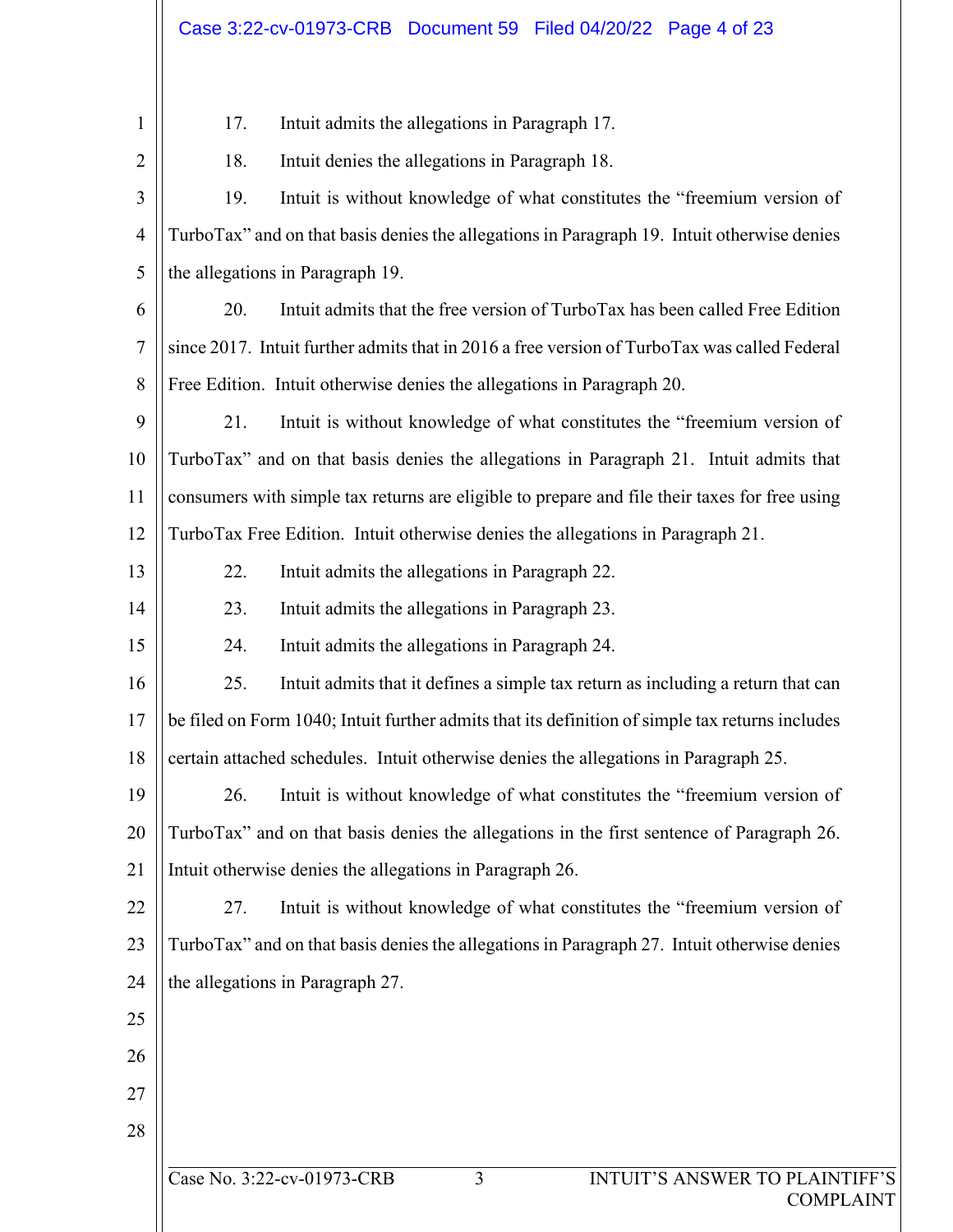1 2

# **II. Advertising Practices: Intuit's Ads Misrepresent that Consumers Can File Their Taxes for Free Using TurboTax**

3 4 5 28. Intuit admits that since 2016 it has promoted TurboTax through advertising. Intuit further admits that since 2016 it has promoted TurboTax Free Edition. Intuit otherwise denies the allegations in Paragraph 28.

6 7 29. Intuit admits that the approximation set forth in Paragraph 29 is generally correct. Intuit otherwise denies the allegations in Paragraph 29.

8 9 10 30. Intuit is without knowledge of what constitutes the "freemium version of TurboTax" and on that basis denies the allegations in Paragraph 30. Intuit otherwise denies the allegations in Paragraph 30.

11 12 13 31. Paragraph 31 purports to describe Intuit's advertisements, the contents of which speak for themselves and as to which no response is required. Intuit otherwise denies the allegations in Paragraph 31.

14

32. Intuit denies the allegations in Paragraph 32.

15 16 17 33. Paragraph 33 purports to describe Intuit's advertisements, the contents of which speak for themselves and as to which no response is required. Intuit otherwise denies the allegations in Paragraph 33.

18 19 20 34. Paragraph 34 purports to describe Intuit's advertisements, the contents of which speak for themselves and as to which no response is required. Intuit otherwise denies the allegations in Paragraph 34.

21 22 23 35. Intuit admits that its ads disclose that Free Edition is available to consumers with simple tax returns or "simple U.S. returns only." Intuit otherwise denies the allegations in Paragraph 35.

24 25 26 36. Paragraph 36 does not provide sufficient information to identify the ad being discussed, which would speak for itself, and thus Intuit is without knowledge of the facts alleged in Paragraph 36 and on that basis denies the allegations in Paragraph 36.

- 27
- 28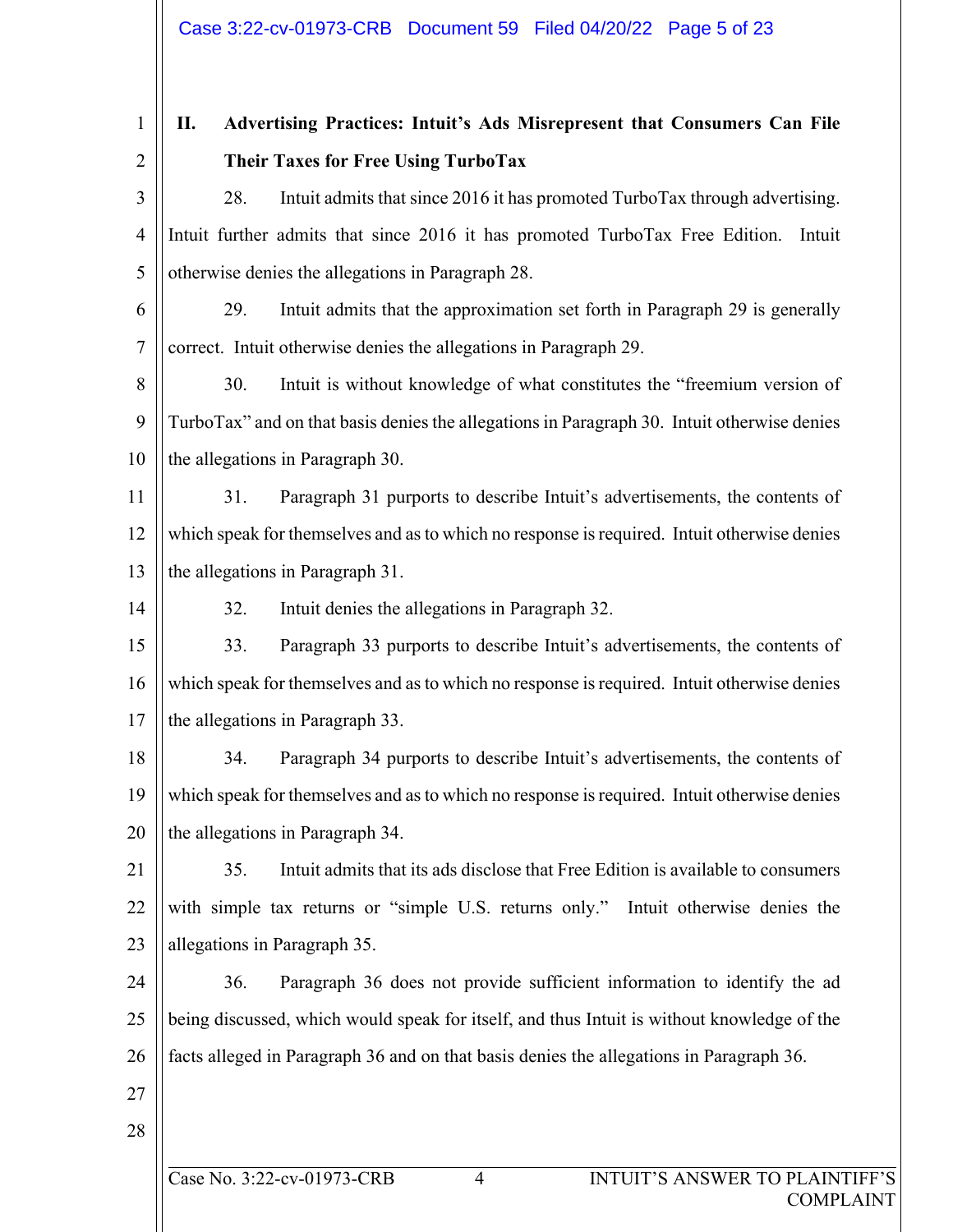- 1 2 3 37. Paragraph 37 does not provide sufficient information to identify the ad being discussed, which would speak for itself, and thus Intuit is without knowledge of the facts alleged in Paragraph 37 and on that basis denies the allegations in Paragraph 37.
- 4

38. Intuit denies the allegations in Paragraph 38.

- 5 6 7 8 39. Intuit admits that it has never offered a product called "TurboTax Free." Paragraph 39 does not provide sufficient information to identify the ad being discussed, which would speak for itself, and thus Intuit is without knowledge of the remainder of the facts alleged in Paragraph 39 and on that basis denies the allegations in Paragraph 39.
- 9 10 11 40. Paragraph 40 does not provide sufficient information to identify the ad being discussed, which would speak for itself, and thus Intuit is without knowledge of the facts alleged in Paragraph 40 and on that basis denies the allegations in Paragraph 40.
- 12 13 14 41. Paragraph 41 does not provide sufficient information to identify the ad being discussed, which would speak for itself, and thus Intuit is without knowledge of the facts alleged in Paragraph 41 and on that basis denies the allegations in Paragraph 41.
- 15 16 17 18 19 20 42. The first sentence of Paragraph 42 sets forth a legal conclusion as to which no response is required. To the extent a response is required, Intuit denies the allegation in the first sentence of Paragraph 42. Intuit admits that at least one company has offered a free online tax preparation and filing service to all customers for five years. Intuit is without knowledge of the facts alleged in the third sentence of Paragraph 42 and on that basis denies the allegations in Paragraph 42.
- 21

## **III. Website Practices**

- 22
- 23

# **A. Intuit's TurboTax Home Page Misleads Consumers into Believe They Can File Their Taxes for Free Using TurboTax**

- 24 25 26 43. Intuit is without knowledge of what constitutes the "freemium version of TurboTax" and on that basis denies the allegations in Paragraph 43. Intuit otherwise denies the allegations in Paragraph 43.
- 27
- 28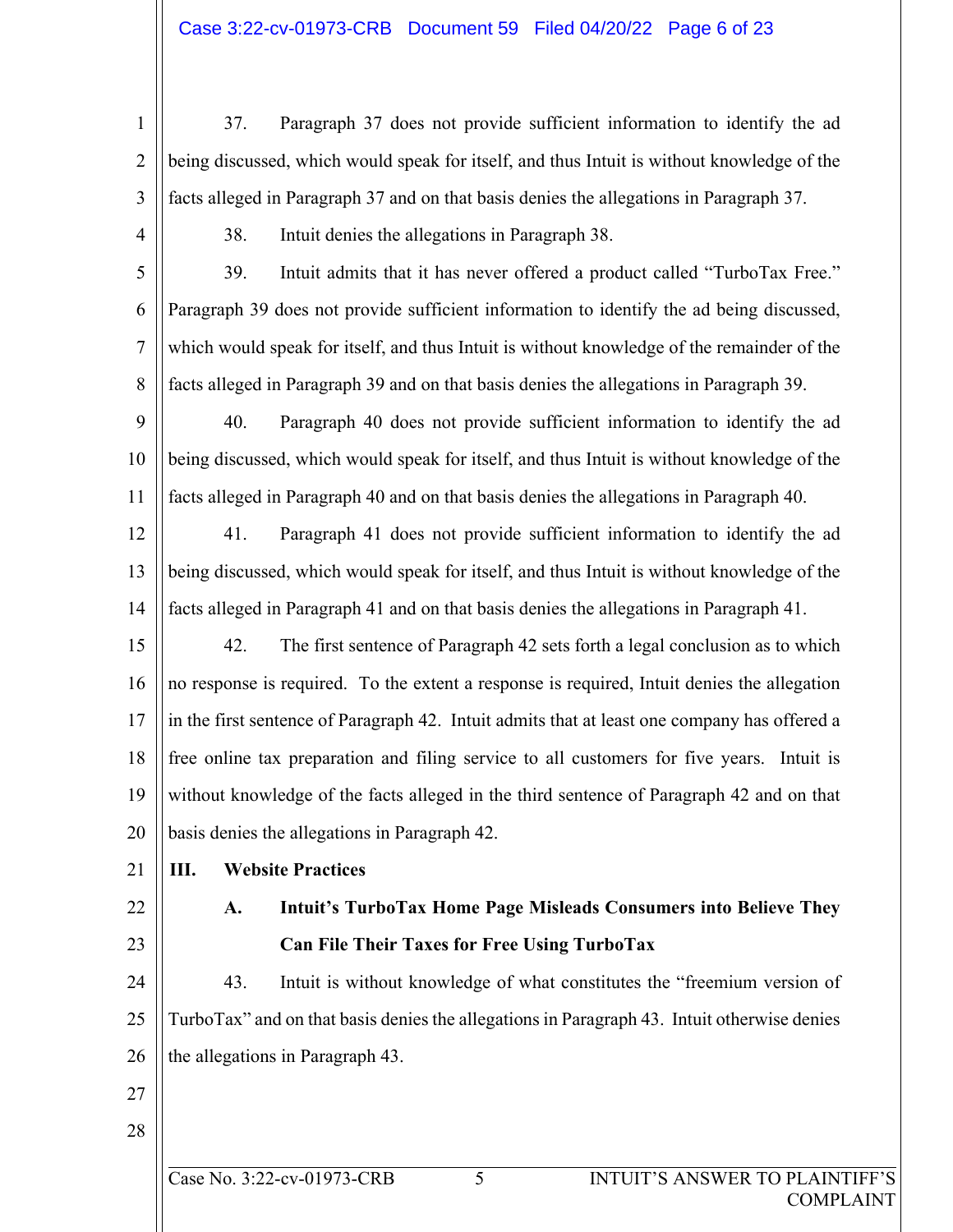1 2 3 44. Paragraph 44 purports to describe Intuit's website, the content of which speaks for itself and as to which no response is required. Intuit otherwise denies the allegations in Paragraph 44.

4 5 6 7 45. The first sentence of Paragraph 45 sets forth a legal conclusion as to which no response is required. To the extent a response is required, Intuit denies the allegations in the first sentence of Paragraph 45. Intuit otherwise denies the allegations in Paragraph 45.

8 9 10 46. Intuit is without knowledge of what constitutes the "freemium version of TurboTax" and on that basis denies the allegations in paragraph 46. Intuit otherwise denies the allegations in Paragraph 46.

11 12 13 14 15 47. The first sentence of Paragraph 47 purports to describe Intuit's website, the content of which speaks for itself and as to which no response is required. Intuit otherwise denies the allegations in Paragraph 47. Intuit is without knowledge of what constitutes the "freemium version of TurboTax" and on that basis too denies the allegations in Paragraph 47.

16 17 18 48. Intuit is without knowledge of what constitutes the "freemium version of TurboTax" and on that basis denies the allegations in Paragraph 48. Intuit otherwise denies the allegations in Paragraph 48.

19 20 21 49. Paragraph 49 purports to describe Intuit's website, the content of which speaks for itself and as to which no response is required. Intuit otherwise denies the allegations in Paragraph 49.

22 23 24 50. Paragraph 50 purports to describe Intuit's website, the content of which speaks for itself and as to which no response is required. Intuit otherwise denies the allegations in Paragraph 50.

25 26 27 28 51. Intuit denies the allegations in the first sentence of Paragraph 51. The second sentence of Paragraph 51 sets forth a legal conclusion as to which no response is required. To the extent a response is required, Intuit denies the allegations in the second sentence of Paragraph 51.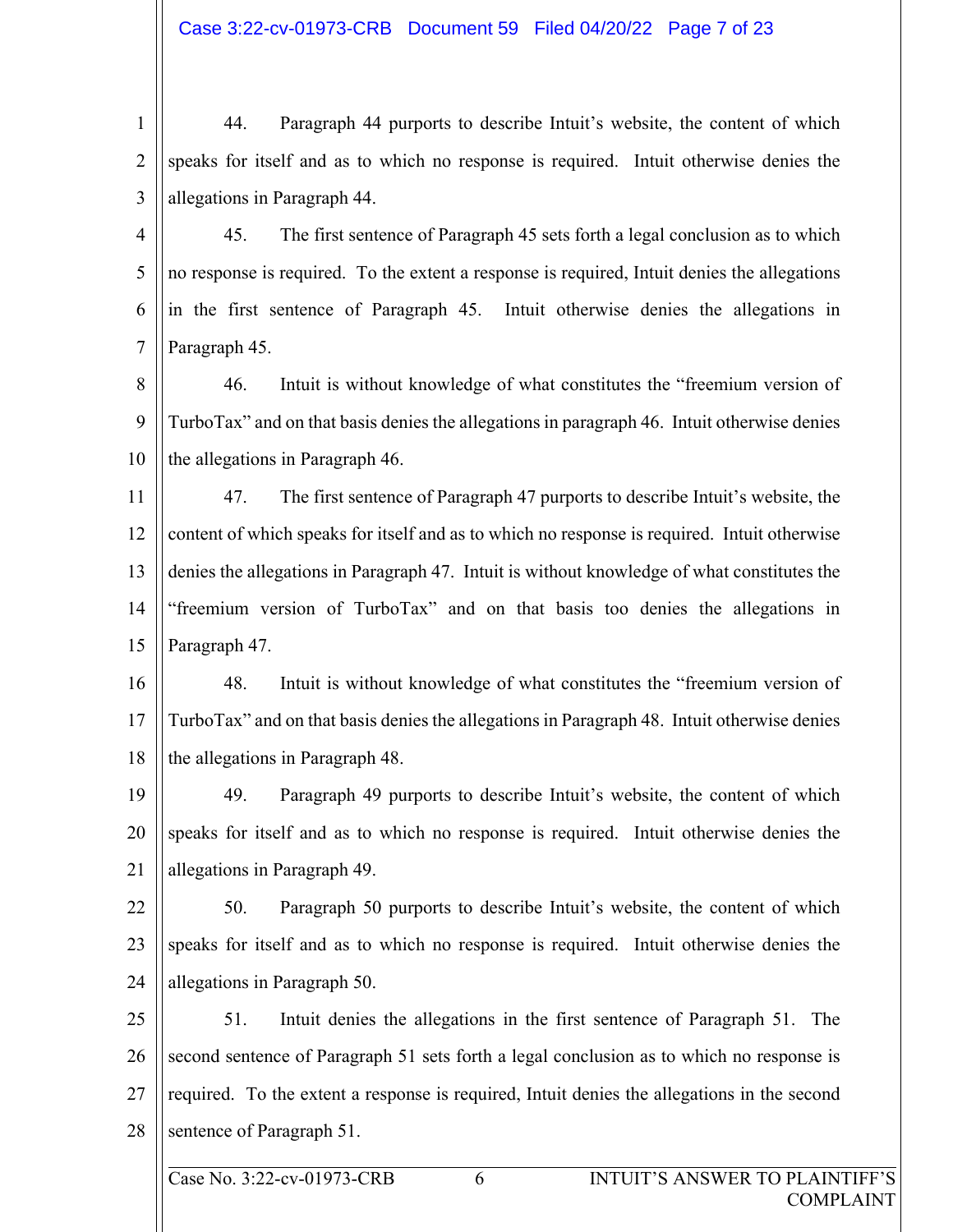2

3

1

# **B. The TurboTax Interview Process Uses Required Upgrades Called "Hard Stops" to Induce Consumers to Upgrade from Free to Paid Versions of TurboTax**

4 5 6 7 52. Intuit is without knowledge of what constitutes the "freemium version of TurboTax," and on that basis denies the allegations in the first sentence of Paragraph 45. Intuit admits that it informs consumers of required upgrades. Intuit otherwise denies the allegations in Paragraph 52.

8 9 53. Intuit is without knowledge of what constitutes the "freemium version of TurboTax," and on that basis denies the allegations in Paragraph 53.

10 11 12 13 14 15 16 54. Intuit denies the allegations in the first sentence of Paragraph 54. Intuit is without knowledge of what constitutes the "freemium version of TurboTax," and on that basis denies the allegations in the second sentence of Paragraph 54. The third and fourth sentences of Paragraph 54 purport to describe certain aspects of Intuit's website, the content of which speaks for itself and as to which no response is required. Intuit otherwise denies the allegations in the third and fourth sentence of Paragraph 54. Intuit admits the allegations in the fifth sentence of Paragraph 54.

17 18 19 55. Paragraph 55 purports to describe a webpage, the content of which speaks for itself and as to which no response is required. Intuit otherwise denies the allegations in Paragraph 55.

20 21 22 23 56. Paragraph 56 purports to describe a webpage, the content of which speaks for itself and as to which no response is required. Intuit otherwise denies the allegations in Paragraph 56. Intuit is also without knowledge of what constitutes the "freemium version of TurboTax" and on that basis too denies the allegations in Paragraph 56.

24 25 26 57. Paragraph 57 purports to describe a webpage, the content of which speaks for itself and as to which no response is required. Intuit otherwise denies the allegations in Paragraph 57.

27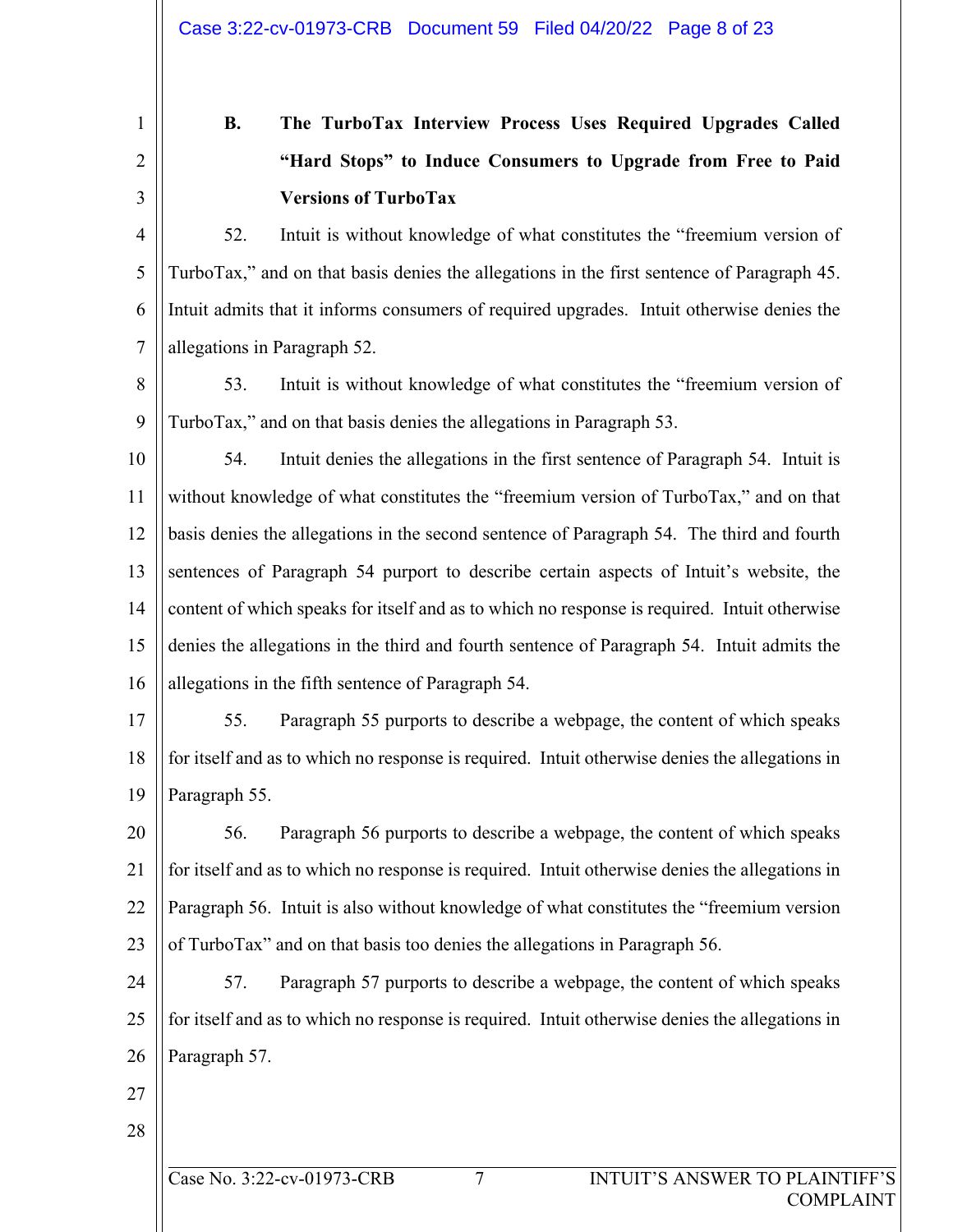1 2 3 58. Paragraph 58 purports to describe a webpage, the content of which speaks for itself and as to which no response is required. Intuit otherwise denies the allegations in Paragraph 58.

4 5 6 59. Paragraph 59 purports to describe a webpage, the content of which speaks for itself and as to which no response is required. Intuit otherwise denies the allegations in Paragraph 59.

7 8 9 60. Paragraph 60 purports to describe a webpage, the content of which speaks for itself and as to which no response is required. Intuit otherwise denies the allegations in Paragraph 60.

10 11 12 13 61. Paragraph 61 purports to describe a webpage, the content of which speaks for itself and as to which no response is required. Intuit otherwise denies the allegations in Paragraph 61. Intuit is without knowledge of what constitutes the "freemium version of TurboTax" and on that basis too denies the allegations in Paragraph 61.

14 15 16 17 62. Paragraph 62 purports to describe a webpage, the content of which speaks for itself and as to which no response is required. Intuit otherwise denies the allegations in Paragraph 62. Intuit is without knowledge of what constitutes the "freemium version of TurboTax" and on that basis too denies the allegations in Paragraph 62.

18 19 20 63. Intuit is without knowledge of what constitutes the "freemium version of TurboTax" and on that basis denies the allegations in Paragraph 63. Intuit otherwise denies the allegations in Paragraph 63.

21 22 23 64. Paragraph 64 sets forth a legal conclusion as to which no response is required. To the extent a response is required, Intuit denies the allegations in Paragraph 64.

24 25 65. Paragraph 65 purports to describe a webpage, the content of which speaks for itself and as to which no response is required. Intuit otherwise denies the allegations in Paragraph 65.

- 26 **IV. Intuit's Truly Free Version of TurboTax: The Free File Version**
- 27

66. Intuit denies the allegations in Paragraph 66.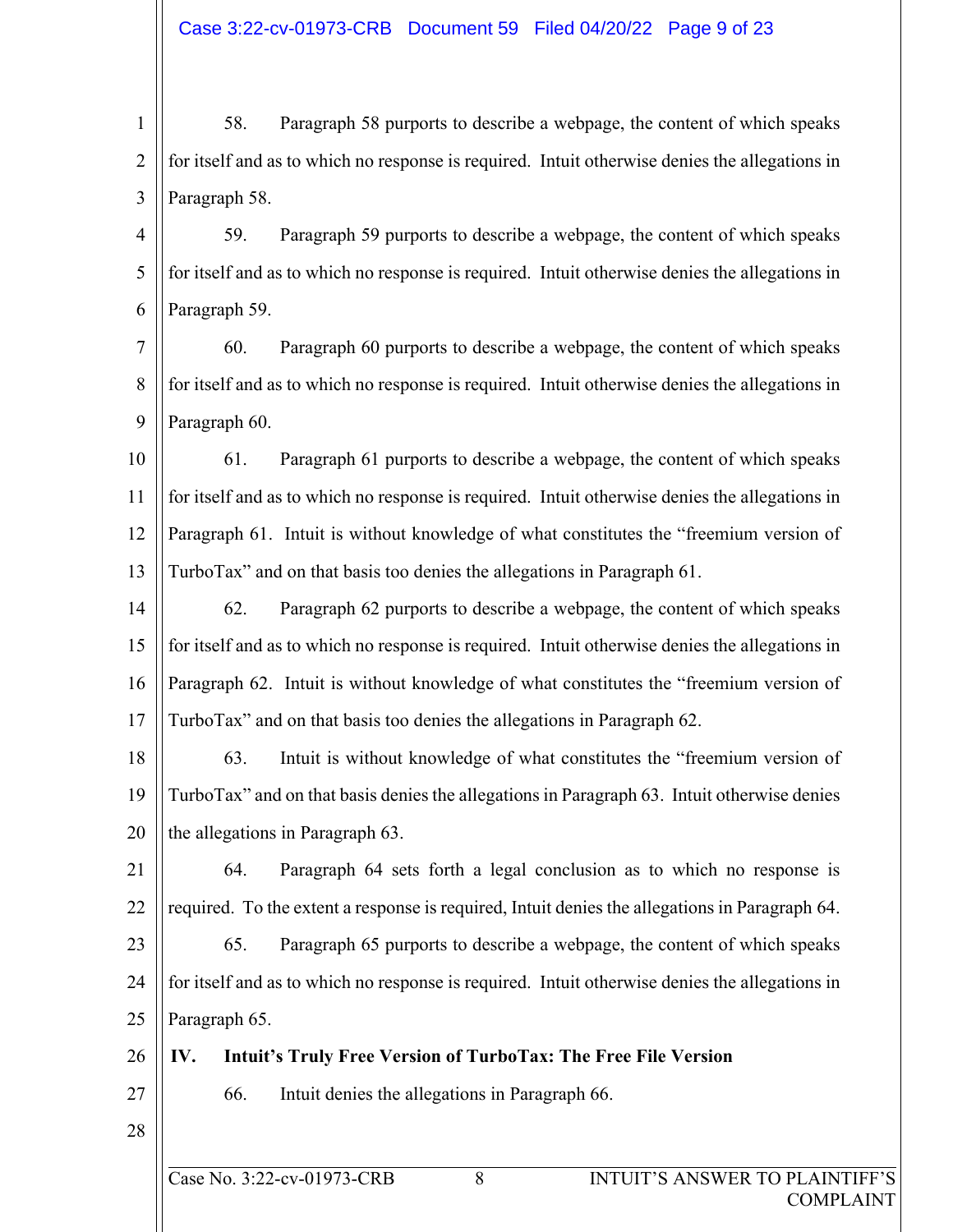1 2 3 4 67. Allegations regarding the IRS Free File program and the software that Intuit previously donated to the IRS Free File program are irrelevant to the FTC's claim, and thus no response to Paragraph 67 is required. To the extent a response is required, Intuit denies the allegations in Paragraph 67.

5 6 7 8 9 68. Allegations regarding the IRS Free File program and the software that Intuit previously donated to the IRS Free File program are irrelevant to the FTC's claim, and thus no response to Paragraph 68 is required. To the extent a response is required, Intuit admits that the numbers set forth in Paragraph 68 are generally correct. Intuit otherwise denies the allegations in Paragraph 68.

10 11 12 13 14 15 69. Allegations regarding the IRS Free File program and the software that Intuit previously donated to the IRS Free File program are irrelevant to the FTC's claim, and thus no response to Paragraph 69 is required. To the extent a response is required, Intuit admits that the software it previously donated to the IRS Free File program included all IRS tax forms, so long as consumers fell within the prescribed adjusted gross income threshold. Intuit otherwise denies the allegations in Paragraph 69.

16

#### **A. The IRS Free File Program**

17 18 19 20 70. Allegations regarding the IRS Free File program and the software that Intuit previously donated to the IRS Free File program are irrelevant to the FTC's claim, and thus no response to Paragraph 70 is required. To the extent a response is required, Intuit denies the allegations in Paragraph 70.

- 21 22 23 24 25 71. Allegations regarding the IRS Free File program and the software that Intuit previously donated to the IRS Free File program are irrelevant to the FTC's claim, and thus no response to Paragraph 71 is required. To the extent a response is required, Intuit is without knowledge of the allegations in Paragraph 71 and on that basis the allegations are denied.
- 26 27 28 72. Allegations regarding the IRS Free File program and the software that Intuit previously donated to the IRS Free File program are irrelevant to the FTC's claim, and thus no response to Paragraph 72 is required. To the extent a response is required, Intuit admits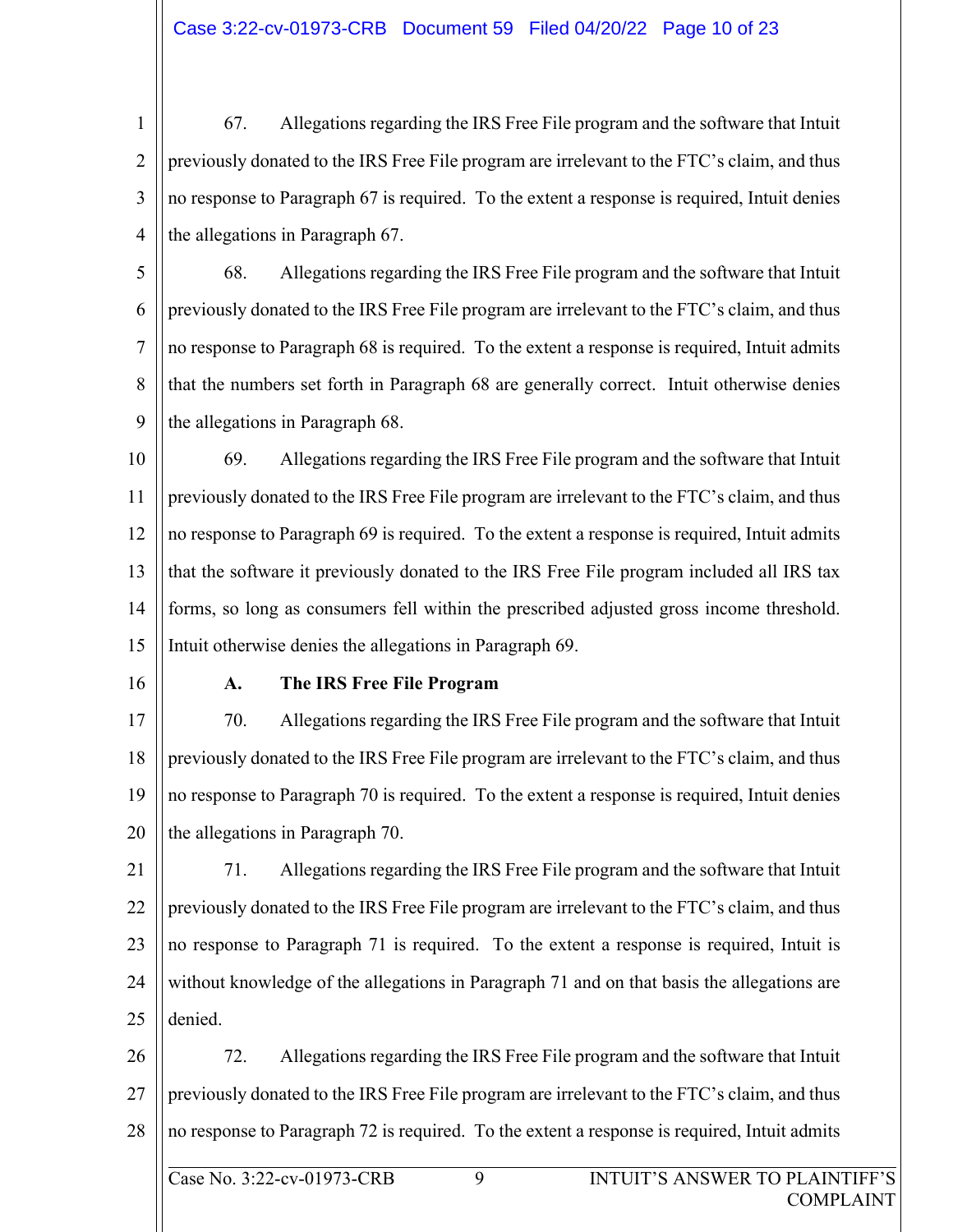1 2 the first three sentences of allegations in Paragraph 72. Intuit otherwise denies the allegations in Paragraph 72.

3

### **B. The Free File Version of TurboTax**

4 5 6 7 73. Allegations regarding the IRS Free File program and the software that Intuit previously donated to the IRS Free File program are irrelevant to the FTC's claim, and thus no response to Paragraph 73 is required. To the extent a response is required, Intuit denies the allegations in Paragraph 73.

8 9 10 11 74. Intuit is without knowledge of what constitutes the "freemium version of TurboTax" and on that basis denies the allegations in Paragraph 74. Intuit admits that the IRS Free File program is a competitor of TurboTax commercial software and that Intuit employees acknowledged this fact. Intuit otherwise denies the allegations in Paragraph 74.

12 13 14 15 75. Allegations regarding the IRS Free File program and the software that Intuit previously donated to the IRS Free File program are irrelevant to the FTC's claim, and thus no response to Paragraph 75 is required. To the extent a response is required, Intuit admits the allegations in Paragraph 75.

16 17 18 19 76. Allegations regarding the IRS Free File program and the software that Intuit previously donated to the IRS Free File program are irrelevant to the FTC's claim, and thus no response to Paragraph 76 is required. To the extent a response is required, Intuit admits the allegations in Paragraph 76.

20 21 22 23 77. Allegations regarding the IRS Free File program and the software that Intuit previously donated to the IRS Free File program are irrelevant to the FTC's claim, and thus no response to Paragraph 77 is required. To the extent a response is required, Intuit admits the allegations in Paragraph 77.

24 25 26 27 78. Allegations regarding the IRS Free File program and the software that Intuit previously donated to the IRS Free File program are irrelevant to the FTC's claim, and thus no response to Paragraph 78 is required. To the extent a response is required, Intuit is without knowledge of what constitutes the "freemium version of TurboTax" and on that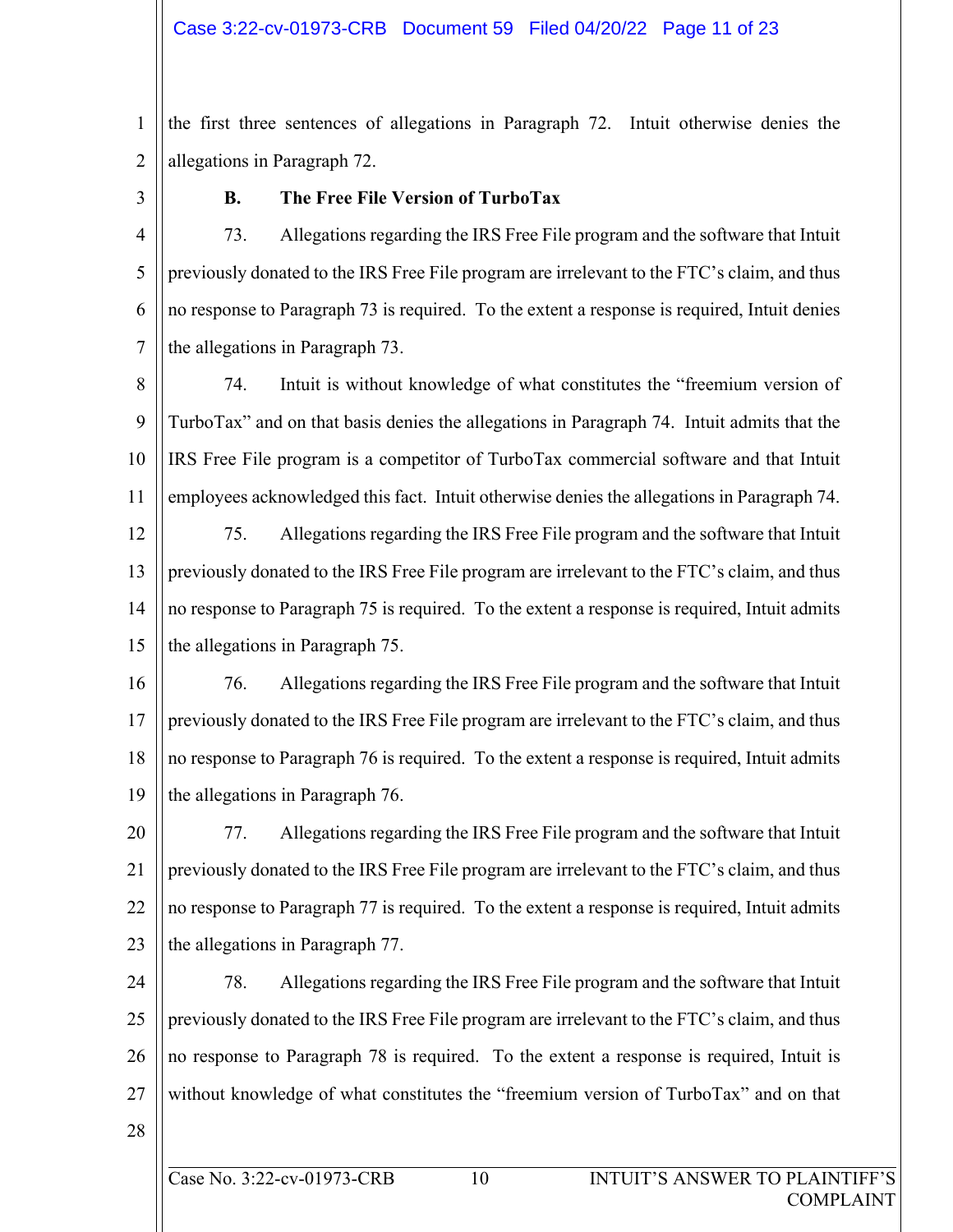1 2 basis denies the allegations in Paragraph 78. Intuit otherwise denies the allegations in Paragraph 78.

3 4 5 6 79. Allegations regarding the IRS Free File program and the software that Intuit previously donated to the IRS Free File program are irrelevant to the FTC's claim, and thus no response to Paragraph 79 is required. To the extent a response is required, Intuit denies the allegations in Paragraph 79.

7 8 9 10 11 12 80. Allegations regarding the IRS Free File program and the software that Intuit previously donated to the IRS Free File program are irrelevant to the FTC's claim, and thus no response to Paragraph 80 is required. To the extent a response is required, Intuit admits the allegations in the first sentence of Paragraph 80. Intuit is without knowledge of what constitutes the "internet landing page for TurboTax Freedom Edition" and on that basis denies the allegations in the second sentence of Paragraph 80.

13

14 15 16 17 18 81. Allegations regarding the IRS Free File program and the software that Intuit previously donated to the IRS Free File program are irrelevant to the FTC's claim, and thus no response to Paragraph 81 is required. To the extent a response is required, Intuit admits the allegations in the first sentence of Paragraph 81. Intuit is without knowledge of what constitutes the "internet landing page for TurboTax Freedom Edition" and on that basis denies the allegations in the second sentence of Paragraph 81.

19 20 21 22 82. Allegations regarding the IRS Free File program and the software that Intuit previously donated to the IRS Free File program are irrelevant to the FTC's claim, and thus no response to Paragraph 82 is required. To the extent a response is required, Intuit denies the allegations in Paragraph 82.

23

24

25

26

83. Allegations regarding the IRS Free File program and the software that Intuit previously donated to the IRS Free File program are irrelevant to the FTC's claim, and thus no response to Paragraph 83 is required. To the extent a response is required, Intuit denies the allegations in Paragraph 83.

27 28 84. Allegations regarding the IRS Free File program and the software that Intuit previously donated to the IRS Free File program are irrelevant to the FTC's claim, and thus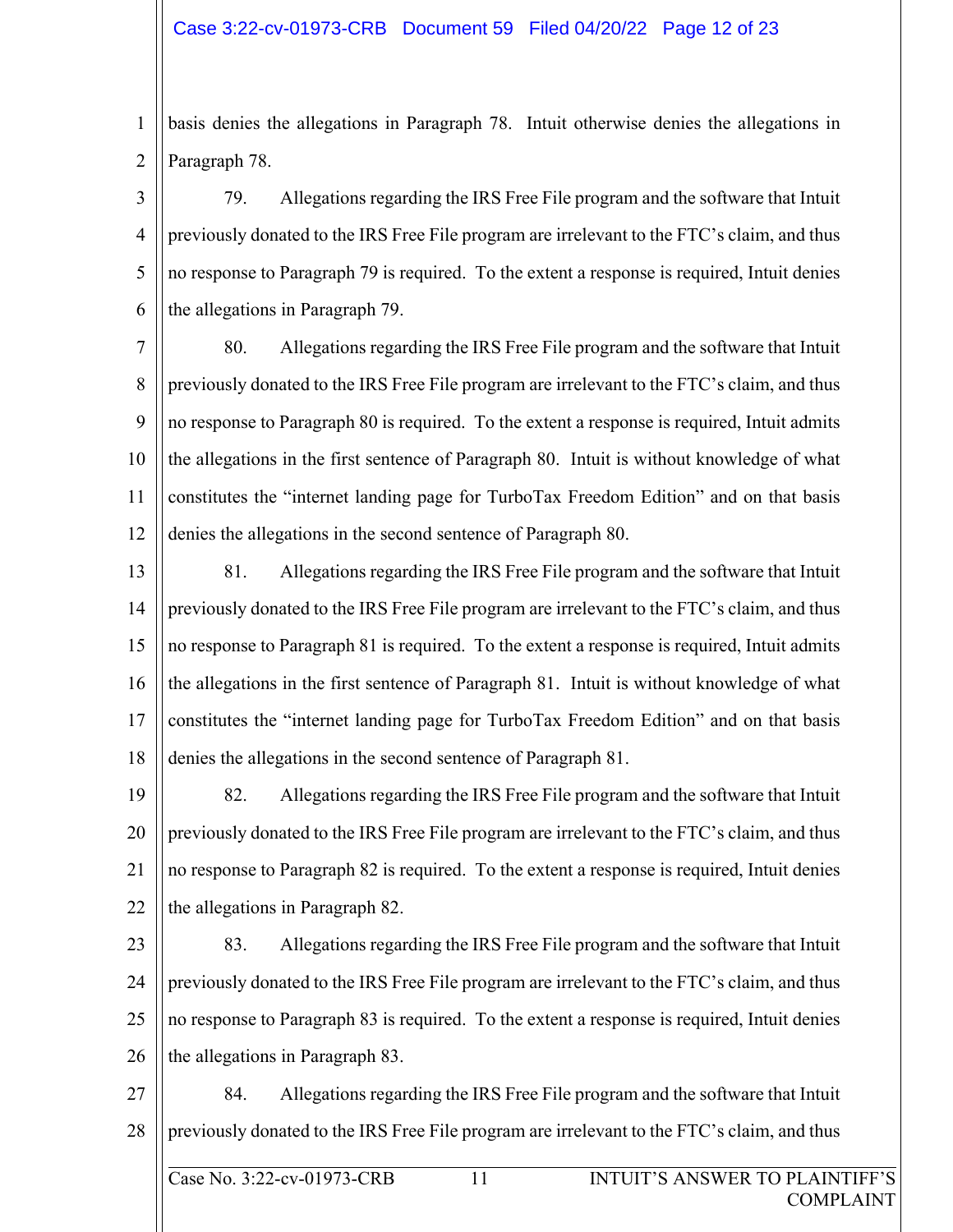#### Case 3:22-cv-01973-CRB Document 59 Filed 04/20/22 Page 13 of 23

1 2 3 4 5 no response to Paragraph 84 is required. To the extent a response is required, Intuit denies the allegations in the first sentence of Paragraph 84. Intuit admits the allegations in the second sentence of Paragraph 84. Intuit is without knowledge of what constitutes the "internet landing page for the IRS Free File Program Delivered by TurboTax," and on that basis denies the allegations in the third sentence of Paragraph 84.

6 7

# **C. The Tension Between the Free File and "Freemium" Versions of TurboTax**

8 9 10 11 85. Allegations regarding the IRS Free File program and the software that Intuit previously donated to the IRS Free File program are irrelevant to the FTC's claim, and thus no response to Paragraph 85 is required. To the extent a response is required, Intuit denies the allegations in Paragraph 85.

12 13 14 15 16 86. Allegations regarding the IRS Free File program and the software that Intuit previously donated to the IRS Free File program are irrelevant to the FTC's claim, and thus no response to Paragraph 86 is required. To the extent that a response is required, Paragraph 86 purports to describe testimony, the content of which speaks for itself. Intuit otherwise denies the allegations in Paragraph 86.

17 18 19 20 21 22 23 87. Allegations regarding the IRS Free File program and the software that Intuit previously donated to the IRS Free File program are irrelevant to the FTC's claim, and thus no response to Paragraph 87 is required. To the extent a response is required, Intuit denies the allegations in the first sentence of Paragraph 87. The second and third sentences of Paragraph 87 purport to describe publicly filed documents, the contents of which speak for themselves and as to which no response is required. Intuit otherwise denies the allegations in Paragraph 87.

24 25 26 27 28 88. Allegations regarding the IRS Free File program and the software that Intuit previously donated to the IRS Free File program are irrelevant to the FTC's claim, and thus no response to Paragraph 88 is required. Paragraph 88 purports to describe a publicly filed document, the content of which speaks for itself and as to which no response is required. Intuit otherwise denies the allegations in Paragraph 88.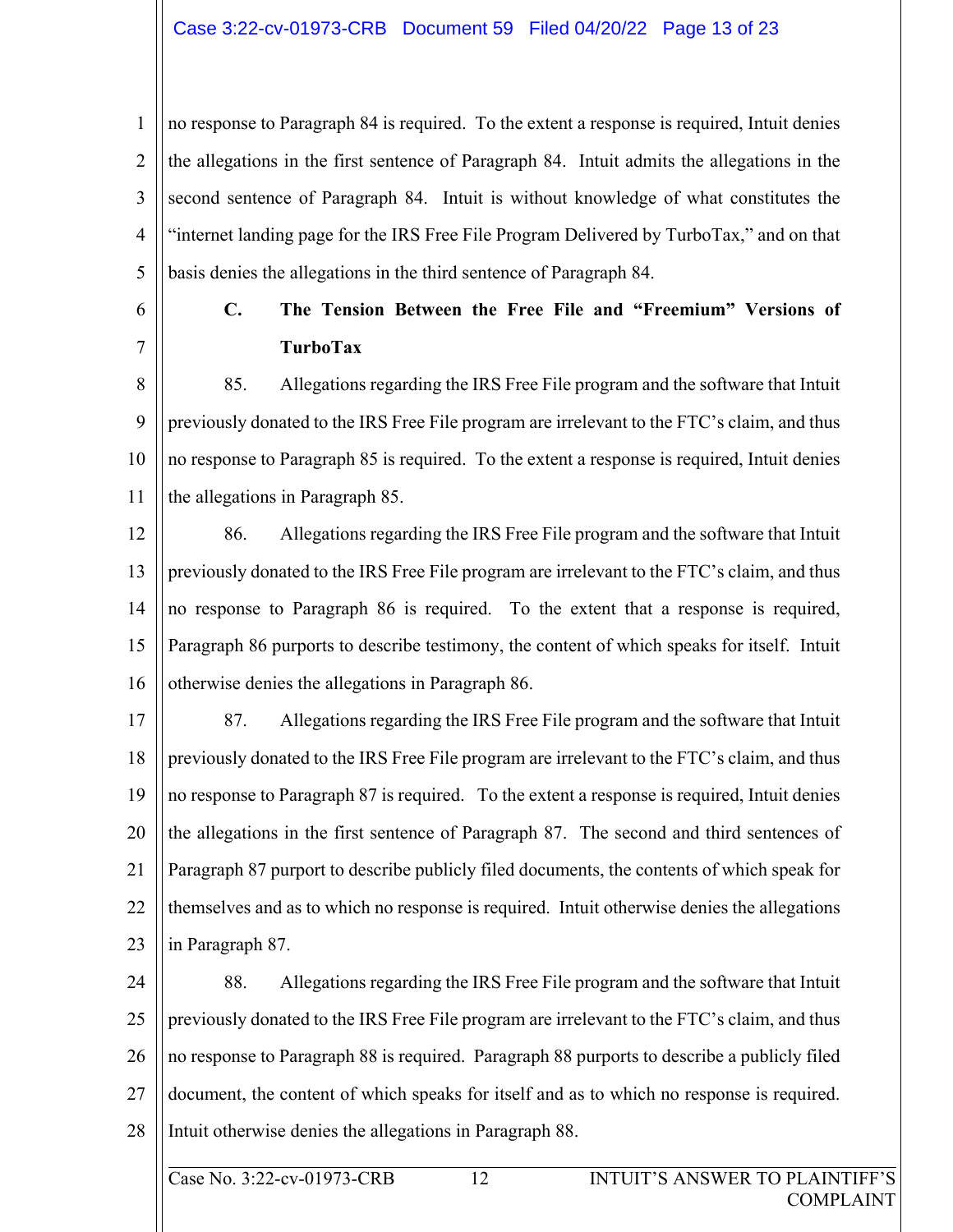1 2 3 4 89. Allegations regarding the IRS Free File program and the software that Intuit previously donated to the IRS Free File program are irrelevant to the FTC's claim, and thus no response to Paragraph 89 is required. To the extent a response is required, Intuit denies the allegations in Paragraph 89.

5 6 7 8 90. Allegations regarding the IRS Free File program and the software that Intuit previously donated to the IRS Free File program are irrelevant to the FTC's claim, and thus no response to Paragraph 90 is required. To the extent a response is required, Intuit denies the allegations in Paragraph 90.

9 10 11 12 13 91. Allegations regarding the IRS Free File program and the software that Intuit previously donated to the IRS Free File program are irrelevant to the FTC's claim, and thus no response to Paragraph 91 is required. Paragraph 91 purports to describe a document, the content of which speaks for itself and as to which no response is required. Intuit otherwise denies the allegations in Paragraph 91.

**D. Consumer Confusion About the Names of the Free File and "Freemium" Versions of TurboTax and Intuit's Decision to Change the Name of the Free File Version of TurboTax** 

17 18 19 20 21 92. Allegations regarding the IRS Free File program and the software that Intuit previously donated to the IRS Free File program are irrelevant to the FTC's claim, and thus no response to Paragraph 92 is required. To the extent a response is required, Intuit is without knowledge of what constitutes the "freemium version of TurboTax" and on that basis denies the allegations in Paragraph 92.

22 23 24 25 93. Allegations regarding the IRS Free File program and the software that Intuit previously donated to the IRS Free File program are irrelevant to the FTC's claim, and thus no response to Paragraph 93 is required. To the extent a response is required, Intuit denies the allegations in Paragraph 93.

26 27 94. Intuit is without knowledge of what constitutes the "freemium version of TurboTax" and on that basis denies the allegations in Paragraph 94.

28

14

15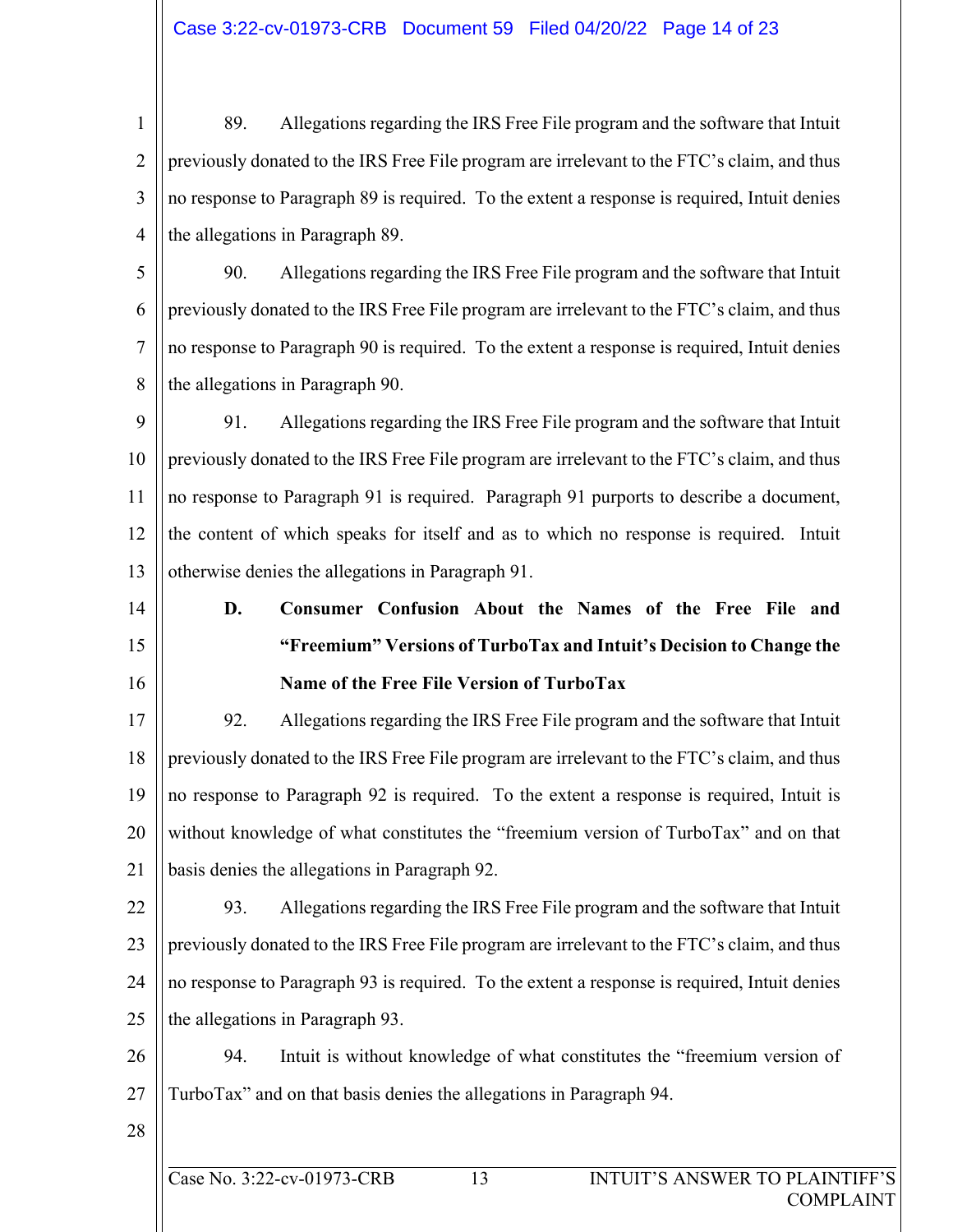1 2 95. Intuit is without knowledge of what constitutes the "freemium version of TurboTax" and on that basis denies the allegations in Paragraph 95.

3 4 5 6 7 8 96. Allegations regarding the IRS Free File program and the software that Intuit previously donated to the IRS Free File program are irrelevant to the FTC's claim, and thus no response to Paragraph 96 is required. To the extent a response is required, Intuit admits that from TY 2015 through TY 2017, the name of the software that Intuit donated to the IRS Free File Program was Freedom Edition. Intuit otherwise denies the allegations in Paragraph 96.

9 10 11 97. Paragraph 97 purports to describe a document, the content of which speaks for itself and as to which no response is required. Intuit otherwise denies the allegations in Paragraph 97.

12 13 14 15 98. Allegations regarding the IRS Free File program and the software that Intuit previously donated to the IRS Free File program are irrelevant to the FTC's claim, and thus no response to Paragraph 98 is required. To the extent a response is required, Intuit denies the allegations in Paragraph 98.

16 17 18 99. Paragraph 99 purports to describe online stories about Intuit, the contents of which speak for themselves and as to which no response is required. Intuit otherwise denies the allegations in Paragraph 99.

19 20 21 22 100. Allegations regarding the IRS Free File program and the software Intuit previously donated to the IRS Free File program are irrelevant to the FTC's claim, and thus no response to Paragraph 100 is required. To the extent a response is required, Intuit denies the allegations in Paragraph 100.

23 24 25 26 101. Intuit is without knowledge as to what constitutes the "freemium version of TurboTax" and on that basis denies the allegations in Paragraph 101. Paragraph 101 also purports to describe a document, the content of which speaks for itself and as to which no response is required. Intuit otherwise denies the allegations in Paragraph 101.

27 28 102. Allegations regarding the IRS Free File program and the software that Intuit previously donated to the IRS Free File program are irrelevant to the FTC's claim, and thus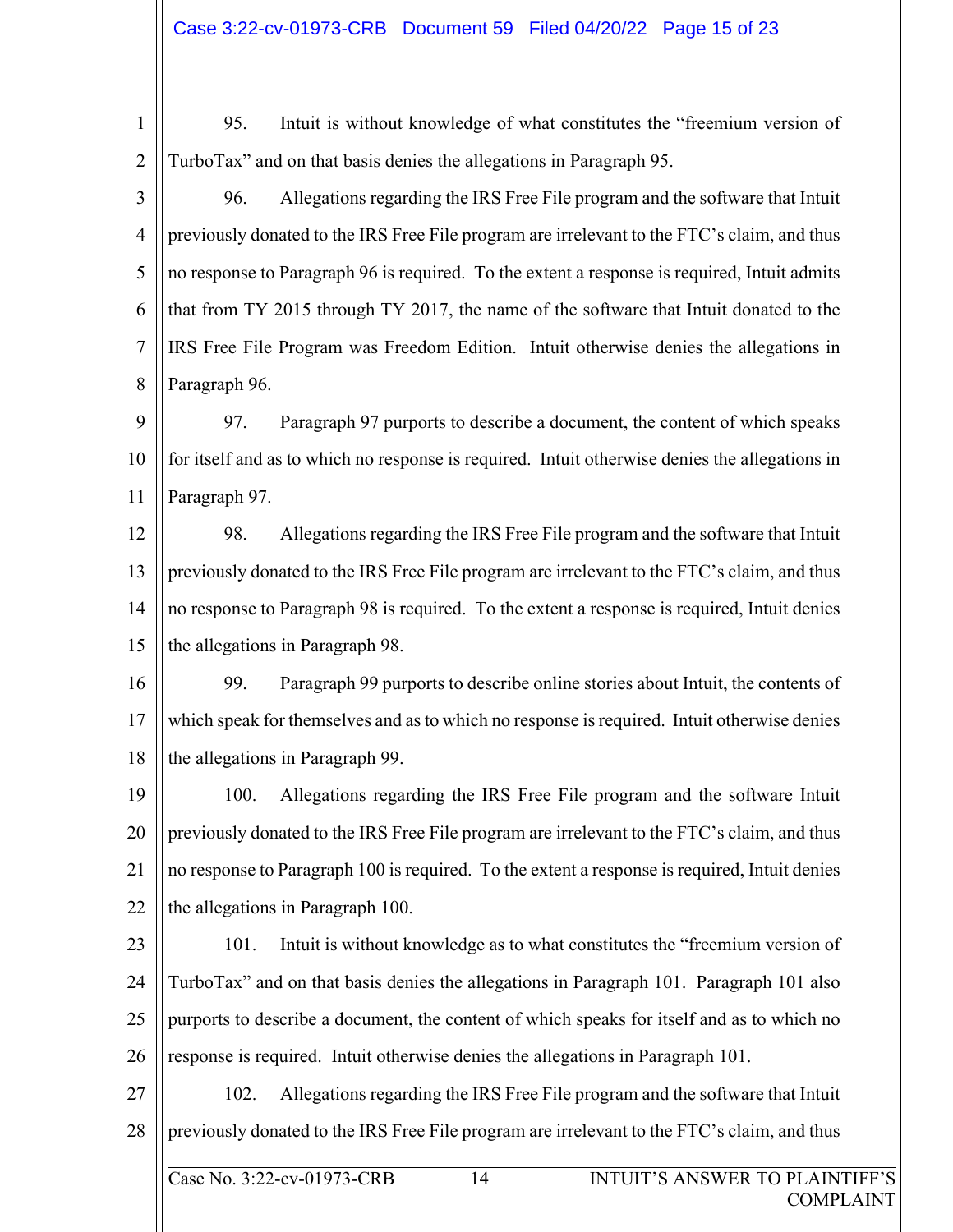#### Case 3:22-cv-01973-CRB Document 59 Filed 04/20/22 Page 16 of 23

1 2 3 4 no response to Paragraph 102 is required. To the extent a response is required, Intuit admits that in TY 2018, the name of the software it donated to the IRS Free File Program changed to TurboTax Free File Program. Intuit otherwise denies the allegations in Paragraph 102. 103. Allegations regarding the IRS Free File program and the software that Intuit

5 6 7 8 9 previously donated to the IRS Free File program are irrelevant to the FTC's claim, and thus no response to Paragraph 103 is required. To the extent a response is required, Intuit admits that in 2019, the name of the software it previously donated to the IRS Free File program was changed to IRS Free File Program Delivered by TurboTax, as required by the IRS. Intuit otherwise denies the allegations in Paragraph 103.

- 10
- 11

12

**E. For TY 2018, Intuit Hid Its Free File Landing Page from Search Engines for Approximately Five Months During the Peak of Tax Season** 

13 14 15 104. Intuit is without knowledge of what constitutes the "freemium version of TurboTax" and on that basis denies the allegations in Paragraph 104. Intuit otherwise denies the allegations in Paragraph 104.

16 17 18 19 20 21 105. Allegations regarding the IRS Free File program and the software that Intuit previously donated to the IRS Free File program are irrelevant to the FTC's claim, and thus no response to Paragraph 105 is required. To the extent a response is required, Intuit is without knowledge of what constitutes the "freemium version of TurboTax" and on that basis denies the allegations in Paragraph 105. Intuit otherwise denies the allegations in Paragraph 105.

22 23 24 25 106. Paragraph 106 purports to describe a document, the content of which speaks for itself and as to which no response is required. Intuit is otherwise without knowledge of what constitutes the "freemium version of TurboTax" and on that basis denies the allegations in Paragraph 106.

26 27 28 107. The first sentence of Paragraph 107 purports to describe a document, the content of which speaks for itself and as to which no response is required. Intuit otherwise denies the allegations in Paragraph 107.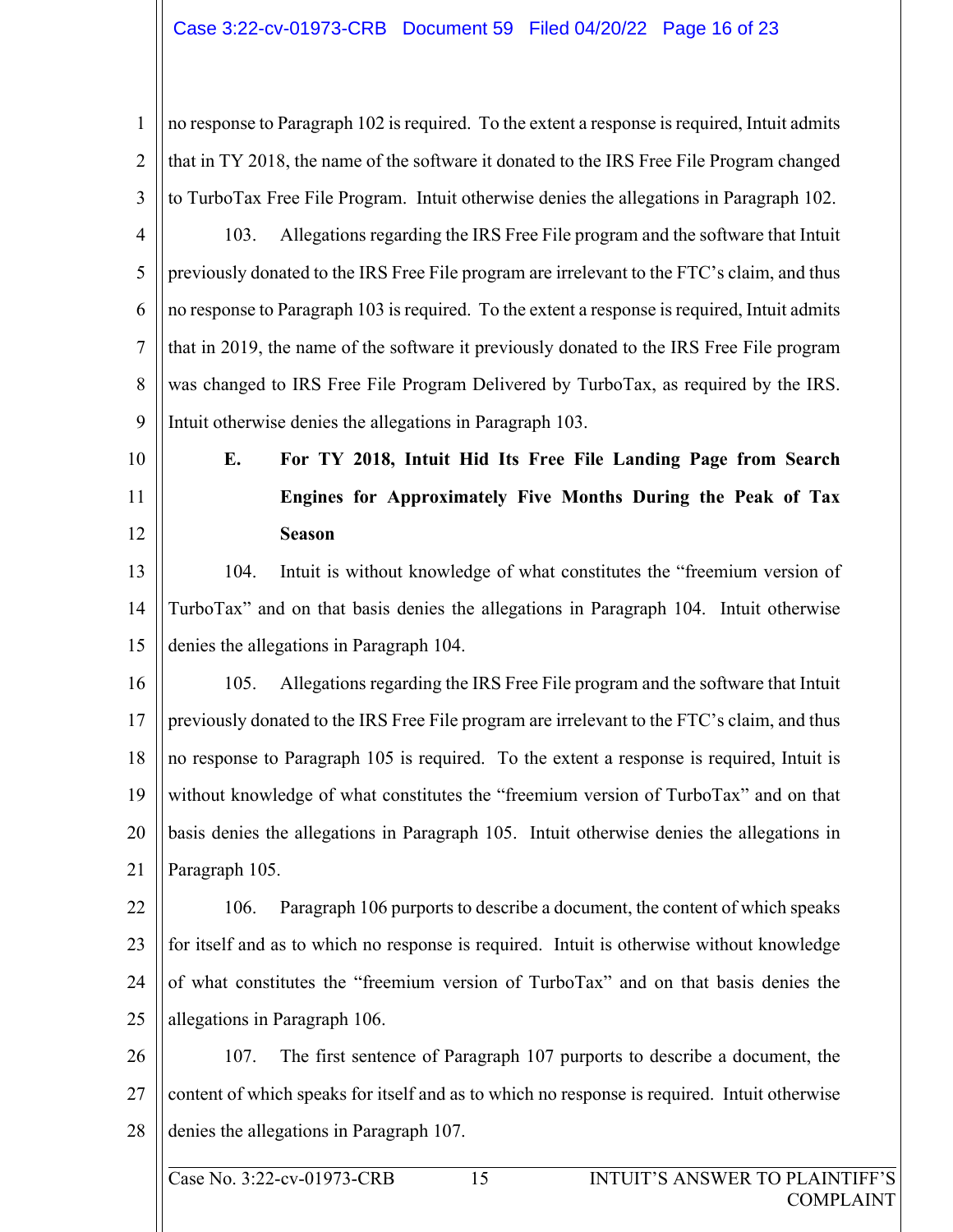1 2 3 108. Paragraph 108 purports to describe a document, the content of which speaks for itself and as to which no response is required. Intuit otherwise denies the allegations in Paragraph 108.

4 5 6 7 8 9 109. Allegations regarding the IRS Free File program and the software that Intuit previously donated to the IRS Free File program are irrelevant to the FTC's claim, and on thus no response to Paragraph 109 is required. To the extent a response is required, Intuit is without knowledge of what constitutes the "freemium version of TurboTax" and on that basis denies the allegations in the first sentence of Paragraph 109. Intuit otherwise denies the allegations in Paragraph 109.

10 11 12 13 14 110. Allegations regarding the IRS Free File program and the software that Intuit previously donated to the IRS Free File program are irrelevant to the FTC's claim, and thus no response to Paragraph 110 is required. To the extent a response is required, Intuit admits the number of consumers alleged in the first sentence of Paragraph 110. Intuit otherwise denies the allegations in Paragraph 110.

15

16

17

**F. Intuit Used Paid Search Terms to Direct Consumers Searching for the IRS Free File Program to the "Freemium" and Paid Versions of TurboTax** 

18 19 111. Intuit admits the allegations in the first sentence of Paragraph 111. Intuit otherwise denies the allegations in Paragraph 111.

20 21 22 23 24 25 26 112. Allegations regarding the IRS Free File program and the software that Intuit previously donated to the IRS Free File program are irrelevant to the FTC's claim, and thus no response to Paragraph 112 is required. To the extent a response is required, Intuit is without knowledge of the allegations in Paragraph 112 because it does not know what it means for "search terms" to be "relevant to the IRS Free File Program," and on that basis denies the allegations in Paragraph 112. Intuit otherwise denies the allegations in Paragraph 112.

27 28 113. Intuit is without knowledge of the allegations in Paragraph 113 because it does not know what it means for "search terms" to be "relevant to the IRS Free File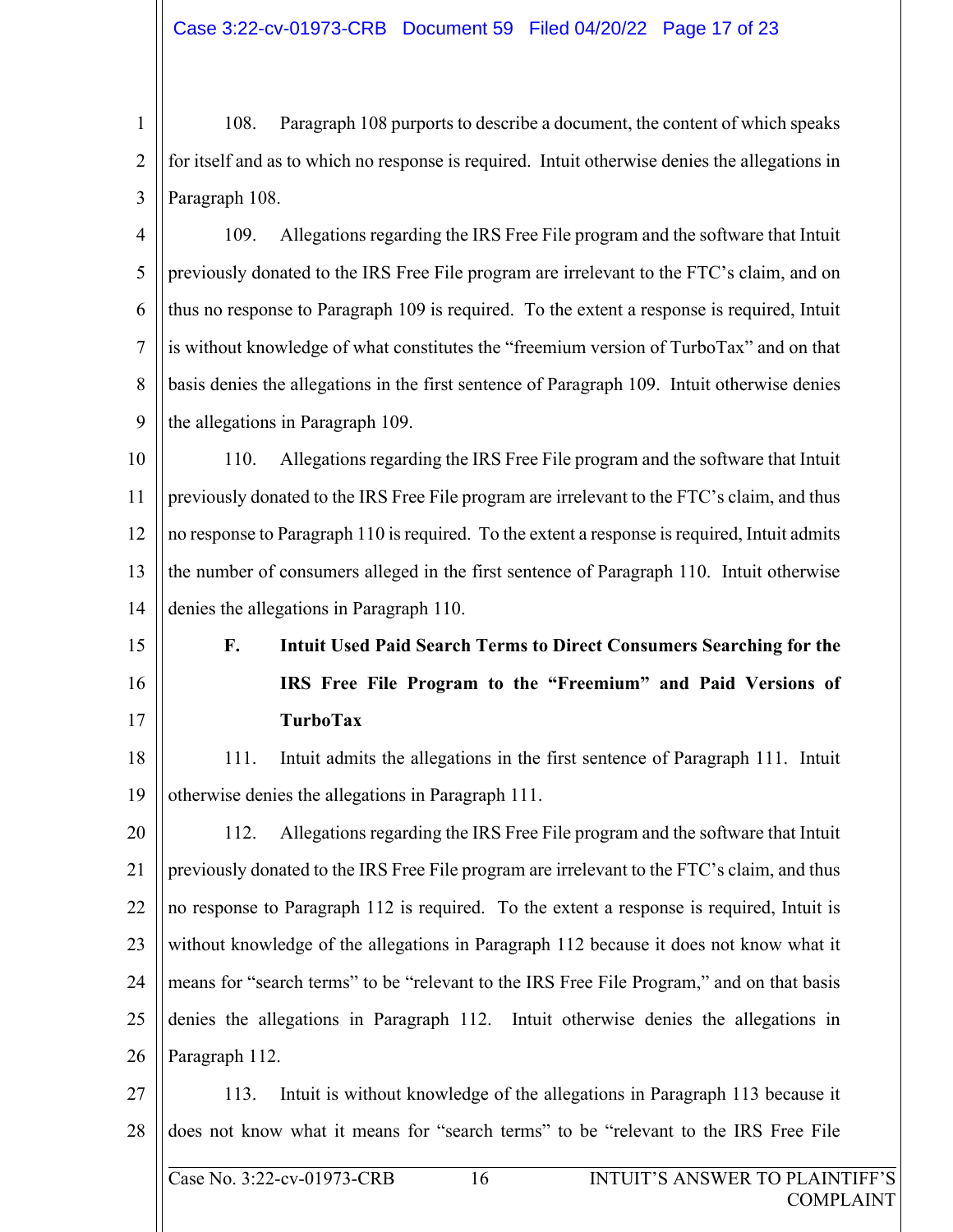#### Case 3:22-cv-01973-CRB Document 59 Filed 04/20/22 Page 18 of 23

1 2 3 Program," nor does it know whether consumers were "searching for information about, or links to reach the website for, the IRS Free File Program," and on that basis denies the allegations in Paragraph 113.

4 5 6 7 8 9 114. Allegations regarding the IRS Free File program and the software that Intuit previously donated to the IRS Free File program are irrelevant to the FTC's claim, and thus no response to Paragraph 114 is required. To the extent a response is required, Intuit is without knowledge of what constitutes the "freemium version of TurboTax" and on that basis denies the allegations in Paragraph 114. Intuit otherwise denies the allegations in Paragraph 114.

10 11 12 13 14 15 115. Allegations regarding the IRS Free File program and the software that Intuit previously donated to the IRS Free File program are irrelevant to the FTC's claim, and thus no response to Paragraph 115 is required. To the extent a response is required, Intuit is without knowledge of what constitutes the "freemium version of TurboTax" and on that basis denies the allegations in Paragraph 115. Intuit otherwise denies the allegations in Paragraph 115.

116. Intuit denies the allegations in Paragraph 116.

17

18

19

16

**G. Intuit's TurboTax Website Does Not Mention the Free File Version of TurboTax and Funnels Customers to the Paid and "Freemium" Versions of TurboTax** 

20 21 22 117. Intuit admits that the TurboTax website includes a "Products and Pricing Screen", which speaks for itself and as to which no response is required. To the extent a response is required, Intuit denies the allegations in Paragraph 117.

- 23 24 25 118. Paragraph 118 purports to describe a webpage, the contents of which speak for itself and as to which no response is required. To the extent a response is required, Intuit denies the allegations in Paragraph 118.
- 26 27 119. Paragraph 119 purports to describe a webpage, the content of which speaks for itself and as to which no response is required. Intuit otherwise denies the allegations in
- 28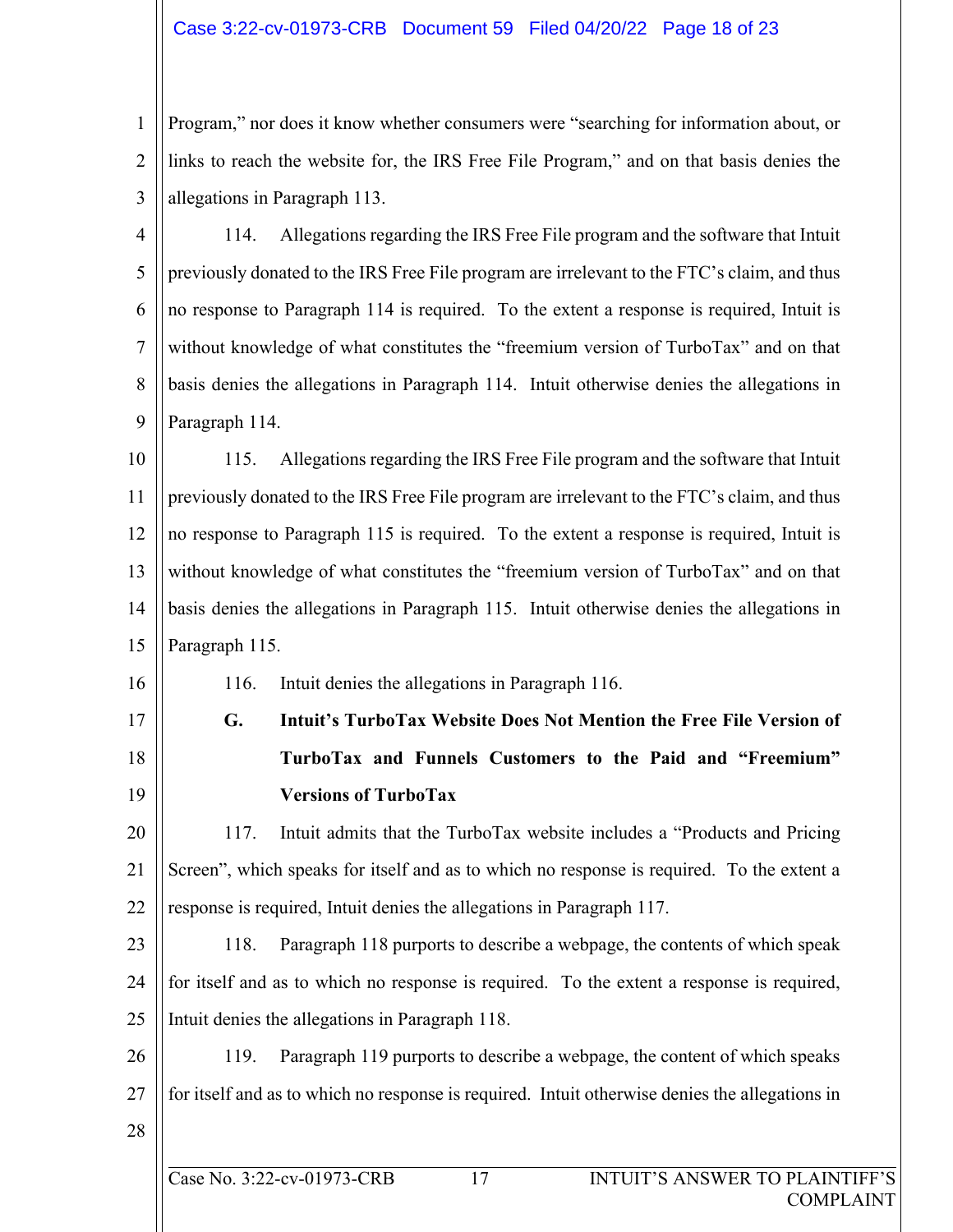#### Case 3:22-cv-01973-CRB Document 59 Filed 04/20/22 Page 19 of 23

1 2 Paragraph 119. Intuit is without knowledge of what constitutes the "freemium version of TurboTax" and on that basis too denies the allegations in Paragraph 119.

3 4 120. Intuit is without knowledge of what "These screens" refers to, and on that basis denies the allegations in Paragraph 120.

5 6 7 8 9 121. Allegations regarding the IRS Free File program and the software that Intuit previously donated to the IRS Free File program are irrelevant to the FTC's claim, and thus no response to Paragraph 121 is required. Paragraph 121 purports to describe a webpage, the contents of which speak for itself and as to which no response is required. To the extent a response is required, Intuit denies the allegations in Paragraph 121.

10

#### **H. Summary**

11 12 13 14 15 122. Allegations regarding the IRS Free File program and the software that Intuit previously donated to the IRS Free File program are irrelevant to the FTC's claim, and thus no response to Paragraph 122 is required. To the extent a response is required, Intuit admits that the product it formerly donated to the IRS Free File program covered all tax situations, forms, and deductions. Intuit otherwise denies the allegations in Paragraph 122.

16 17 123. Intuit is without knowledge of what constitutes the "freemium version of TurboTax," and on that basis denies the allegations in Paragraph 123.

18 19 20 21 22 124. Allegations regarding the IRS Free File program and the software that Intuit previously donated to the IRS Free File program are irrelevant to the FTC's claim, and thus no response to Paragraph 124 is required. To the extent a response is required, Intuit denies the allegations in the first sentence of Paragraph 124. Intuit admits the revenue number alleged in Paragraph 124. Intuit otherwise denies the allegations in Paragraph 124.

23 24 25 26 27 28 125. Allegations regarding the IRS Free File program and the software that Intuit previously donated to the IRS Free File program are irrelevant to the FTC's claim, and thus no response to Paragraph 125 is required. To the extent a response is required, Intuit admits the number of consumers and revenue numbers alleged in the first and second sentence of Paragraph 125. Intuit is without knowledge of the allegations in the last sentence of Paragraph 125. Intuit otherwise denies the allegations in Paragraph 125.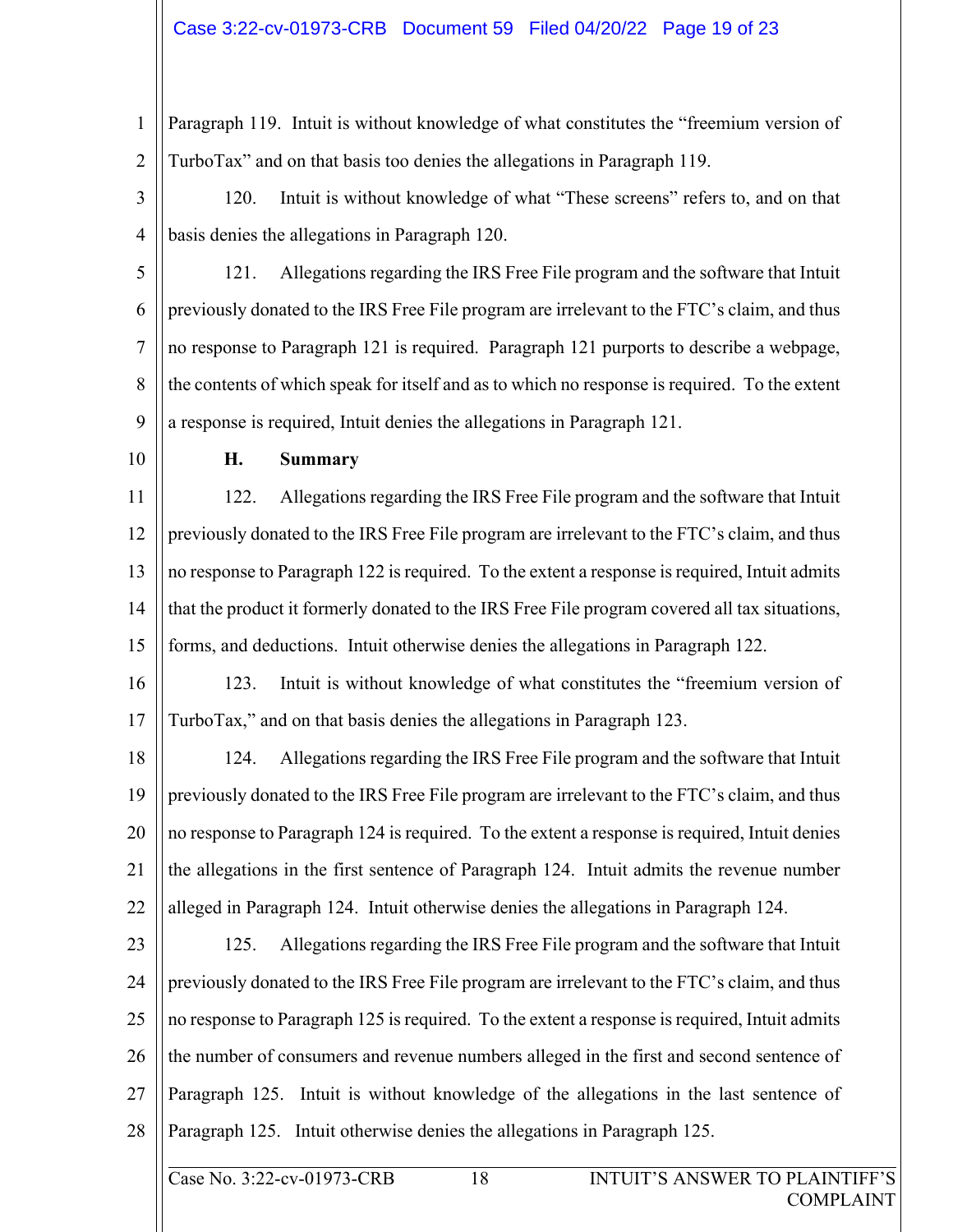Case No. 3:22-cv-01973-CRB 19 INTUIT'S ANSWER TO PLAINTIFF'S 1 2 3 4 5 6 7 8 9 10 11 12 13 14 15 16 17 18 19 20 21 22 23 24 25 26 27 28 \* \* \* 126. Paragraph 126 sets forth legal conclusions as to which no response is required. To the extent a response is required, Intuit denies the allegations in Paragraph 126. **VIOLATIONS OF THE FTC ACT**  127. Paragraph 127 quotes statutory language which speaks for itself and as to which no response is required. 128. Paragraph 128 sets forth a legal conclusion as to which no response is required. To the extent a response is required, Intuit denies the allegations in Paragraph 128. **COUNT I Deceptive Advertisements**  129. Intuit denies the allegations in Paragraph 129. 130. Intuit denies the allegations in Paragraph 130. 131. Paragraph 131 sets forth a legal conclusion as to which no response is required. To the extent a response is required, Intuit denies the allegations in Paragraph 131. **CONSUMER INJURY**  132. Paragraph 132 sets forth legal conclusions as to which no response is required. To the extent a response is required, Intuit denies the allegations in Paragraph 132. **LIKELIHOOD OF SUCCESS ON THE MERITS, BALANCE OF THE EQUITIES, AND NEED FOR RELIEF**  133. Paragraph 133 sets forth legal conclusions as to which no response is required. To the extent a response is required, Intuit denies the allegations in Paragraph 133.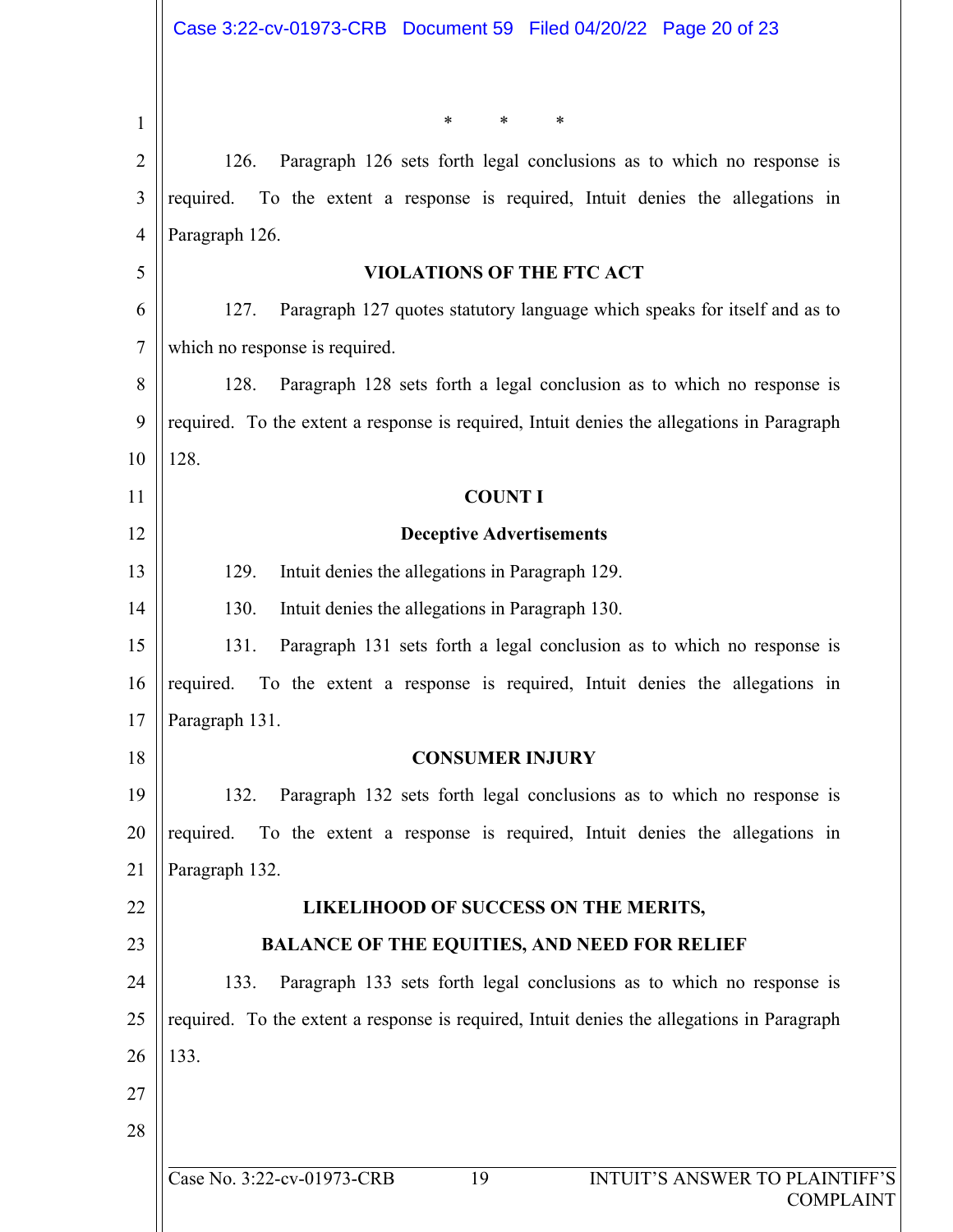| 1              | Paragraph 134 sets forth legal conclusions as to which no response is<br>134.                    |  |  |  |  |  |
|----------------|--------------------------------------------------------------------------------------------------|--|--|--|--|--|
| 2              | To the extent a response is required, Intuit denies the allegations in<br>required.              |  |  |  |  |  |
| 3              | Paragraph 134.                                                                                   |  |  |  |  |  |
| $\overline{4}$ | Paragraph 135 sets forth legal conclusions as to which no response is<br>135.                    |  |  |  |  |  |
| 5              | To the extent a response is required, Intuit denies the allegations in<br>required.              |  |  |  |  |  |
| 6              | Paragraph 135.                                                                                   |  |  |  |  |  |
| 7              | <b>PRAYER FOR RELIEF</b>                                                                         |  |  |  |  |  |
| 8              | Intuit denies that any of the relief set forth in the Complaint's Prayer for Relief, or          |  |  |  |  |  |
| 9              | the subparts thereto, is justified by fact or law, or in equity.                                 |  |  |  |  |  |
| 10             | <b>FURTHER DEFENSES</b>                                                                          |  |  |  |  |  |
| 11             | The inclusion of any defense within this section does not constitute an admission                |  |  |  |  |  |
| 12             | that Intuit bears the burden of proof on each or any of the issues, nor does it excuse Plaintiff |  |  |  |  |  |
| 13             | for establishing each element of its purported claim for relief.                                 |  |  |  |  |  |
| 14             | <b>First Defense</b>                                                                             |  |  |  |  |  |
| 15             | The allegations of the Complaint are moot insofar as Intuit has discontinued the                 |  |  |  |  |  |
| 16             | purportedly unfair and deceptive advertising campaigns before the institution of the current     |  |  |  |  |  |
| 17             | proceeding.                                                                                      |  |  |  |  |  |
| 18             | <b>Second Defense</b>                                                                            |  |  |  |  |  |
| 19             | The requested injunctive relief is overbroad and impermissibly vague because it                  |  |  |  |  |  |
| 20             | exceeds the scope of the allegations in the Complaint and does not provide guidance as to        |  |  |  |  |  |
| 21             | permissible representations regarding free products.                                             |  |  |  |  |  |
| 22             | <b>Third Defense</b>                                                                             |  |  |  |  |  |
| 23             | The Complaint is barred in whole or part by laches and/or estoppel, based on the                 |  |  |  |  |  |
| 24             | Commission's prior investigations of the same conduct alleged in the Complaint and its           |  |  |  |  |  |
| 25             | decisions not to take action.                                                                    |  |  |  |  |  |
| 26             | <b>Fourth Defense</b>                                                                            |  |  |  |  |  |
| 27             | To the extent the complaint seeks to impose liability for conduct that occurred                  |  |  |  |  |  |
| 28             | before March 31, 2018, it is barred by the applicable statute of limitations.                    |  |  |  |  |  |
|                | Case No. 3:22-cv-01973-CRB<br>INTUIT'S ANSWER TO PLAINTIFF'S<br>20                               |  |  |  |  |  |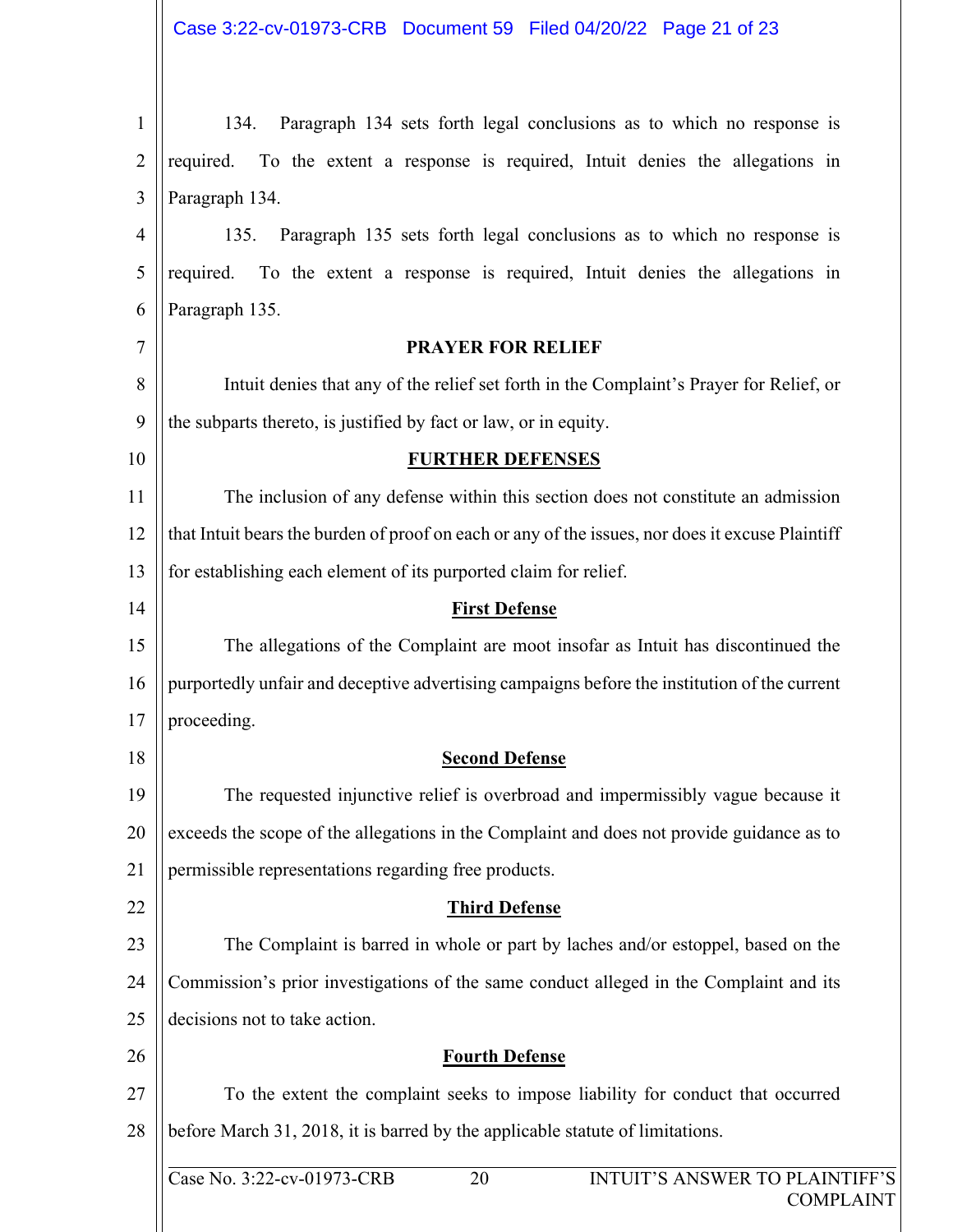1

 $\mathbf{I}$ 

## **Fifth Defense**

| $\overline{2}$      | The FTC is unlikely to prevail on the merits in the administrative proceedings                  |  |  |  |  |  |
|---------------------|-------------------------------------------------------------------------------------------------|--|--|--|--|--|
| 3                   | because they violate the United States Constitution in a number of ways, including: (1)         |  |  |  |  |  |
| $\overline{4}$      | Intuit's Fifth Amendment Due Process right to adjudication before a neutral arbiter because     |  |  |  |  |  |
| 5                   | of prejudgment on the merits; (2) because the structure of the Commission as an                 |  |  |  |  |  |
| 6<br>$\overline{7}$ | independent agency that wields significant executive power, and the associated constraints      |  |  |  |  |  |
| 8                   | on the removal of the Commissioners and other FTC officials, violates the doctrine of           |  |  |  |  |  |
| 9                   | separation of powers; (3) the structure of the FTC administrative proceedings, in which the     |  |  |  |  |  |
| 10                  | Commission both initiates and finally adjudicates the Complaint against Intuit, violates        |  |  |  |  |  |
| 11                  |                                                                                                 |  |  |  |  |  |
| 12                  | Intuit's Fifth Amendment Due Process right to adjudication before a neutral arbiter; (4) the    |  |  |  |  |  |
| 13                  | Commission's procedures violate Intuit's right to procedural due process under the Due          |  |  |  |  |  |
| 14                  | Process Clause of the Fifth Amendment; and (5) the Commission's procedures arbitrarily          |  |  |  |  |  |
| 15                  | subject Intuit to administrative proceedings rather than to proceedings before an Article III   |  |  |  |  |  |
| 16                  | judge in violation of Intuit's right to Equal Protection under the Fifth Amendment.             |  |  |  |  |  |
| 17                  | <b>OTHER DEFENSES</b>                                                                           |  |  |  |  |  |
| 18                  | Intuit reserves the right to assert other defenses as discovery and the proceedings             |  |  |  |  |  |
| 19                  | continue.                                                                                       |  |  |  |  |  |
| 20                  | *<br>∗<br>*                                                                                     |  |  |  |  |  |
| 21                  | Wherefore, Intuit respectfully requests that the Court (i) dismiss the Complaint in             |  |  |  |  |  |
| 22                  | its entirety with prejudice, (ii) award its costs of suit, including attorneys' fees, and (iii) |  |  |  |  |  |
| 23                  | award such other and further relief as the Court may deem proper.                               |  |  |  |  |  |
| 24                  |                                                                                                 |  |  |  |  |  |
| 25                  | Dated: April 20, 2022<br>Respectfully submitted,                                                |  |  |  |  |  |
| 26                  | By:/s/ David Z. Gringer                                                                         |  |  |  |  |  |
| 27                  | David Z. Gringer (pro hac vice)<br>WILMER CUTLER PICKERING                                      |  |  |  |  |  |
| 28                  | <b>HALE AND DORR LLP</b><br>7 World Trade Center                                                |  |  |  |  |  |
|                     | Case No. 3:22-cv-01973-CRB<br>21<br><b>INTUIT'S ANSWER TO PLAINTIFF'S</b>                       |  |  |  |  |  |
|                     | <b>COMPLAINT</b>                                                                                |  |  |  |  |  |